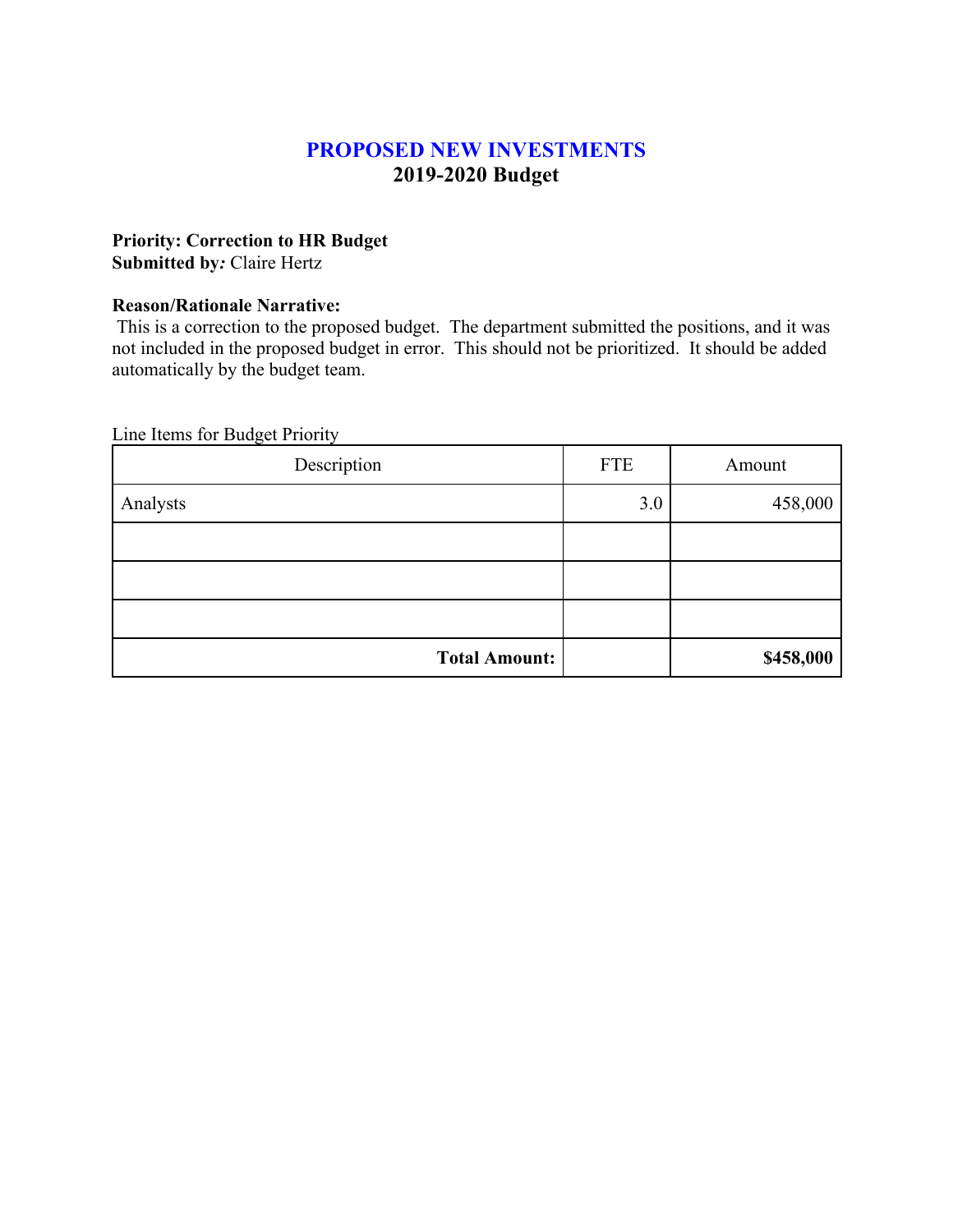## **Priority: Maintenance Carryover - Summer projects**

**Submitted by***:* Dan Jung

### **Reason/Rationale Narrative:**

PPS's facility conditions are well documented with well over \$1 billion in deferred maintenance alone. Annual resourcing for maintenance and custodial services are at the low end of the national scale. Approximately halfway through the fiscal year it was identified the maintenance and custodial budget was not likely to be fully spent, due to various factors including staff turnover and some budget savings. A plan was developed to spend the full amount by fiscal year end. Currently dozens of projects are in process ranging from bathroom tile resealing to gym floor replacements. As summer is the optimal time to complete facility projects, staff anticipates "rolling over" \$2M of the current fiscal years maintenance and custodial budget to complete projects underway.

Carryover projects include:

- Floor replacements and refinishing
- Emergency lighting improvements
- Replacement of roof ladders
- Pest management services
- Emergency repairs work
- Updates grounds keeping equipment
- Upgraded building controls systems
- Heating system upgrades
- Parking lot repairs
- Roof repairs
- Security system upgrades
- etc

Line Items for Budget Priority

| Description                        | <b>FTE</b>       | Amount      |
|------------------------------------|------------------|-------------|
| Maintenance and Custodial Projects | $\boldsymbol{0}$ | \$2,000,000 |
|                                    |                  |             |
|                                    |                  |             |
|                                    |                  |             |
| <b>Total Amount:</b>               |                  | \$2,000,000 |

### **Priority: Maintenance, Grounds and Custodial Submitted by***:* Dan Jung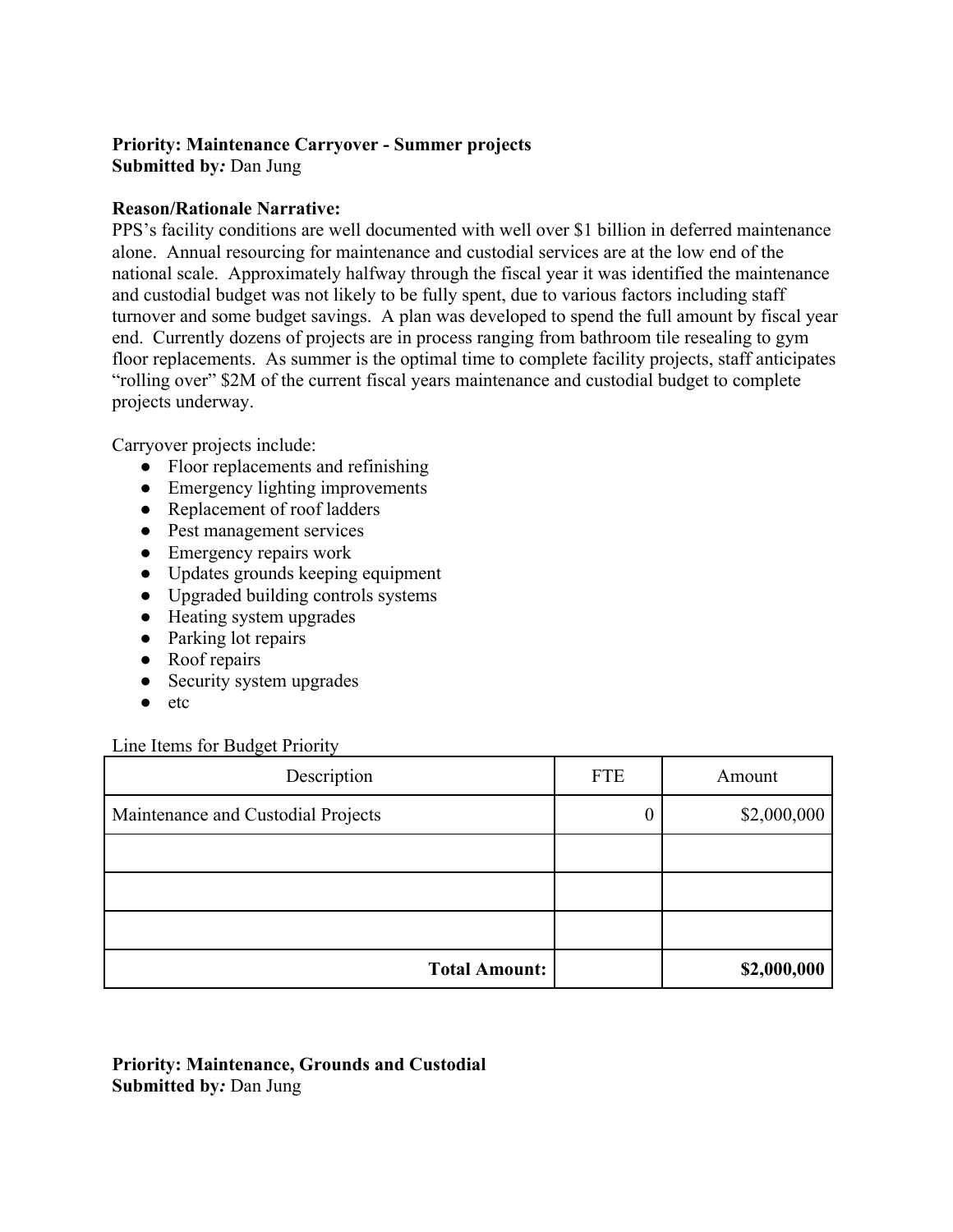### **Reason/Rationale Narrative:**

Early in the budgeting process we had targeting adding as much as \$1.5 million to support maintenance and custodial staff. This request was reduced to \$750k, that is included in the current budget proposal. An additional \$750k would afford additional support to maintenance, grounds and custodial.

| Description                         | <b>FTE</b> | Amount    |
|-------------------------------------|------------|-----------|
| Custodians, Maintenance and Grounds | 10         | \$750,000 |
|                                     |            |           |
|                                     |            |           |
|                                     |            |           |
| <b>Total Amount:</b>                |            | \$750,000 |

Line Items for Budget Priority

**Priority: Successful Schools Surveys Submitted by**: Brenda Martinek

#### **Reason/Rationale Narrative:**

This is a correction to the proposed budget. The SPP department submitted its budget, and it was not included in the proposed budget in error. This should not be prioritized. It should be added automatically by the budget team.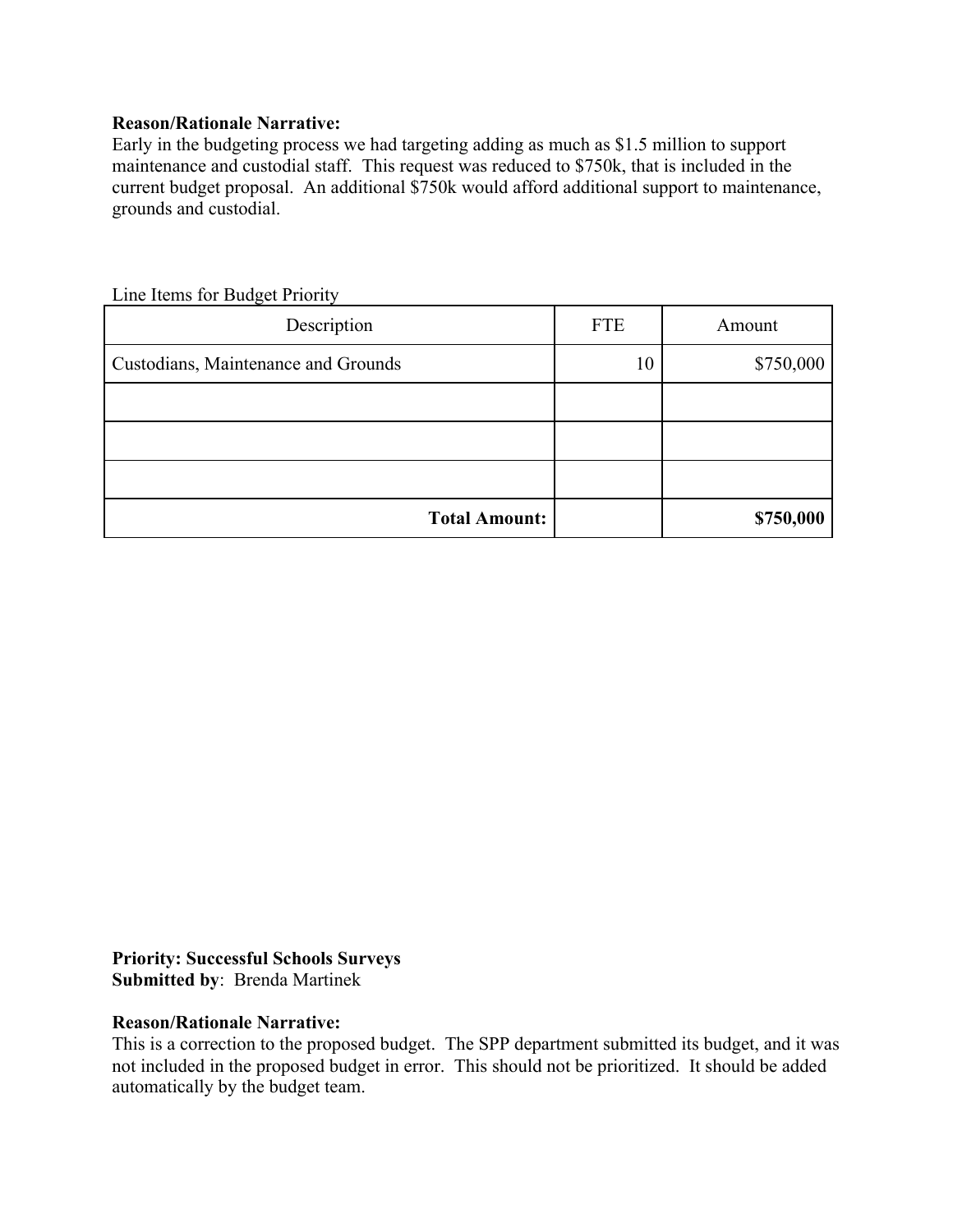The climate of a school affects everything that happens within it. Feedback from students, families and staff is critical to planning for improvement in our school settings. The purpose of the Successful Schools Survey is to gather feedback from students and families on how they experience school and measure school climate. In collecting this data, we will be able to identify how to serve all of our students and families more equitably. Panorama's services also include online (dashboard) reporting functionality and the ability to compare district results against national data. Thanks to our baseline data collected this year with the help of Panorama, we have access to knowledge that will allow us to duplicate what is working in our district and know what needs to shift to meet the needs of our students, staff and families.

Panorama was initially chosen because it supports schools in using data to gather actionable feedback and address the needs of diverse families. They deliver a high quality, validated survey with a quick turnaround on results. All surveys are translated into 30 different languages and are delivered on multiple formats. Families and students will have access to the PPS supported languages (English, Spanish, Somali, Chinese, Russian, Vietnamese), and will be able to take the survey in the language that they feel most comfortable with.

Questions address how students experience their school environment. For example, students were questioned about teacher-student relationships, sense of belonging, school safety, school climate, engagement and bullying. For families the topics included school fit, school climate, barriers to engagement, and school safety. The SEL survey portion measured Grit, growth mindset, self-efficacy, self-management, social awareness and emotional regulation. The staff surveys aligned to topics in the student and family feedback surveys. All surveys include demographic questions (race/ethnicity, gender, sexual orientation, grade level, home language) so other survey results can be disaggregated. This is important so we can measure differences between student groups, and look for ways to address inequities in students' experiences. These results can be displayed on Panorama's dashboard.

As this year was a baseline, it is important to continue the relationship with Panorama to enable our district to strategically plan interventions and be able to measure them continuously. The service Panorama offers supports our priority to ensure that all students leave our school system ready to thrive. Next year we will be including additional equity questions around race, and will also include three additional grade levels; one for elementary, middle school and high school.

| Description                                                | <b>FTE</b> | Amount<br>\$130,000 |  |
|------------------------------------------------------------|------------|---------------------|--|
| Successful Schools Survey for students, families and staff |            |                     |  |
|                                                            |            |                     |  |
| <b>Total Amount:</b>                                       |            | \$130,000           |  |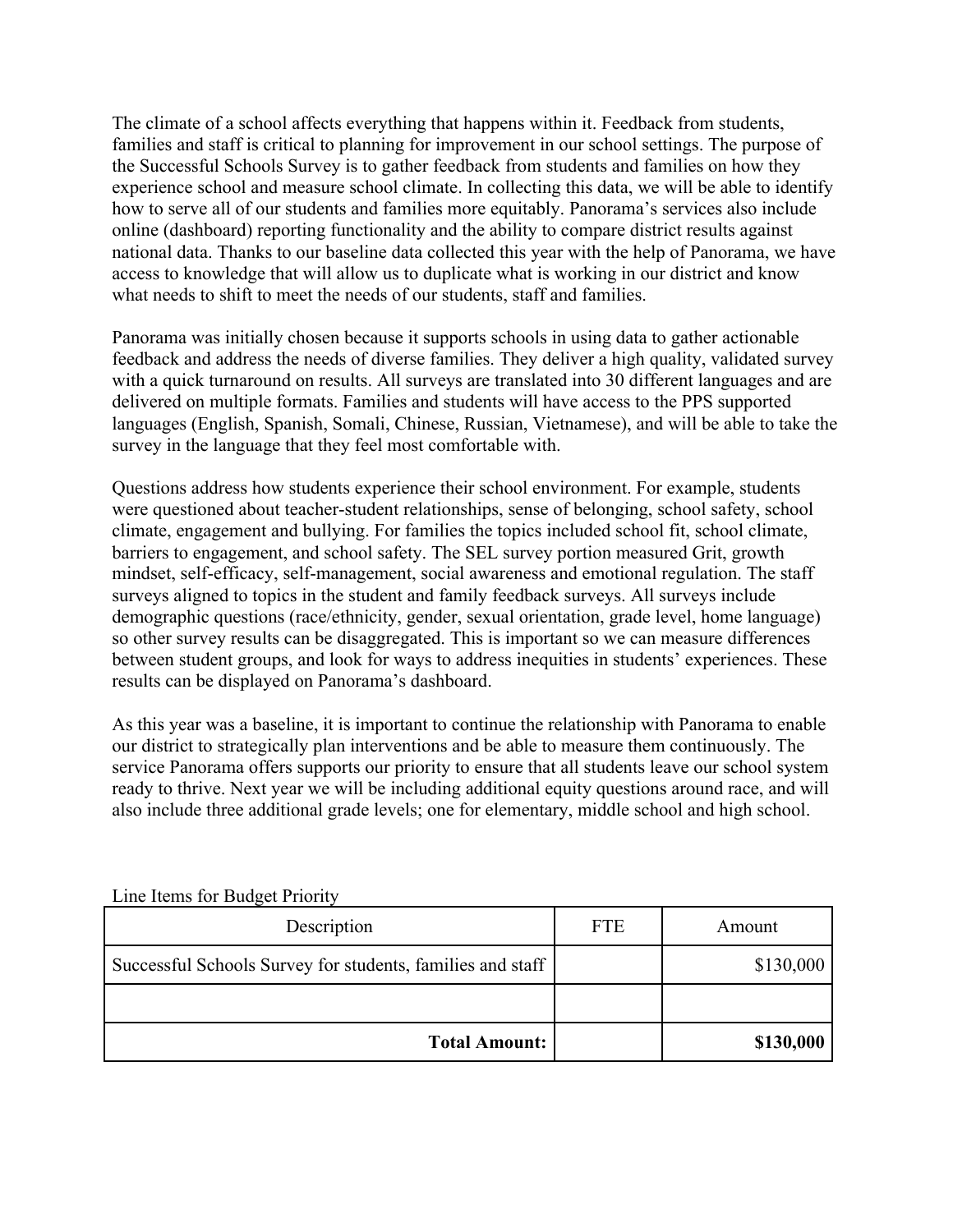### **Priority: Technology AV Support Submitted by:** Don Wolff

#### **Reason/Rationale Narrative:**

Through effective utilization of bond dollars to support the modernization efforts of schools in Portland Public Schools a large number of specialized sound systems, projection devices, and digital signage have been placed in schools. These devices require support and trouble-shooting which currently does not reside in any position in the District.

Additionally, there is a need to support AV setup and support for special events in the District. The regular District Leadership Meetings, Summer Leadership Institute, Visioning activities and other special events necessitate the request for FTE to support these events.

| Description                     | <b>FTE</b> | Amount   |  |
|---------------------------------|------------|----------|--|
| Technology/Audio Visual Support | 1.0        | \$93,000 |  |
|                                 |            |          |  |
|                                 |            |          |  |
|                                 |            |          |  |
| <b>Total Amount:</b>            |            | \$93,000 |  |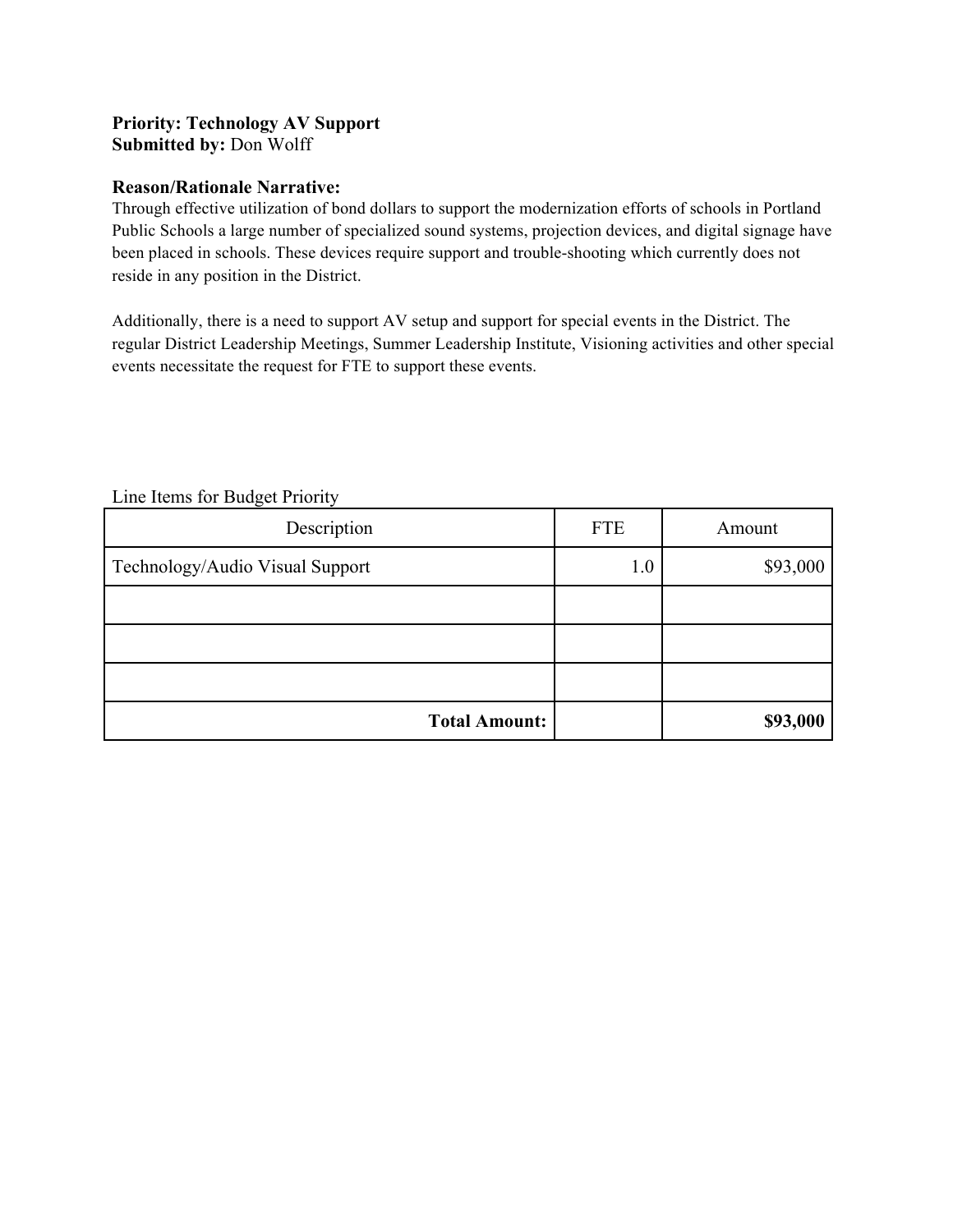### **Priority Area:** Community Engagement & Strategic Partnerships **Submitted by:** Jonathan Garcia, Chief Engagement Officer

### **Reason/Rationale Narrative:**

In late-February 2019, Portland Public Schools consolidated student, family and community engagement with the Office of Strategic Partnerships under a new role--the chief engagement officer. By consolidating the efforts under one team, we hope to increase and broaden community engagement efforts across our stakeholder groups and ensure that families--and students in particular--are given immediate, consistent and easily accessible opportunities to share their voice- -a central tenet in our decision-making processes here at PPS.

With the increase of scope of responsibilities under the newly formed Office of Strategic Partnerships and Engagement, we respectfully propose a \$150,000 budget increase that will support the Board of Education and the District's Senior Leadership effort to build relational trust through authentic engagement opportunities in partnership with students, families, the broader community--which includes the regional and national business and philanthropic community.

The \$150,000 additional investment will specifically:

- 1. **School Resources Associate I**: Add one (1) full time staff member reporting under the School Partnerships Manager who will increase our team's capacity to support school communities as they seek financial and other resources from the broader community, including fundraising through local school foundations. This support include critical customer service and capacity-building required for effective development functions, and partnerships with the business community. As part of establishing The Fund for Portland Public Schools, New Seasons Markets have agreed to support the nonprofit with an investment of about \$55,000. These dollars will help support the additional full time staff member, which will be outlined in an Operational Agreement that will be executed by the PPS Board of Education and The Fund for PPS Board of Directors. (\$80,000)
- 2. **Student Engagement and District's Student Advisory Council**: The Board of Education and Senior Leadership team is committed to strengthening the voice of students in decisionmaking processes impacting their school and educational experience. As such, the Board of Education, is currently reviewing and updating Board Policy 1.20.012-P: Student Representative Duties Policy. As stated in the Policy, the Superintendent will designate staff, in this case, the Office of Strategic Partnerships and Engagement, to budget "sufficient funds" to carry out the operations and events of the DSC. This includes but is not limited to at least one PPS Student Summit per school year. This will also include student professional development funds, operational expenses to conduct student gatherings (meetings, focus groups, etc.) and any other materials needed to be an effective advisory council for the student representative, Superintendent and the Board of Education. (\$20,000)
- 3. **Community Advisory Councils**: In the 2019-20 school year, the Director of Community Engagement will be tasked with understanding the historical context in which all of the District's active (and inactive) Community Advisory Councils (CACs) were created and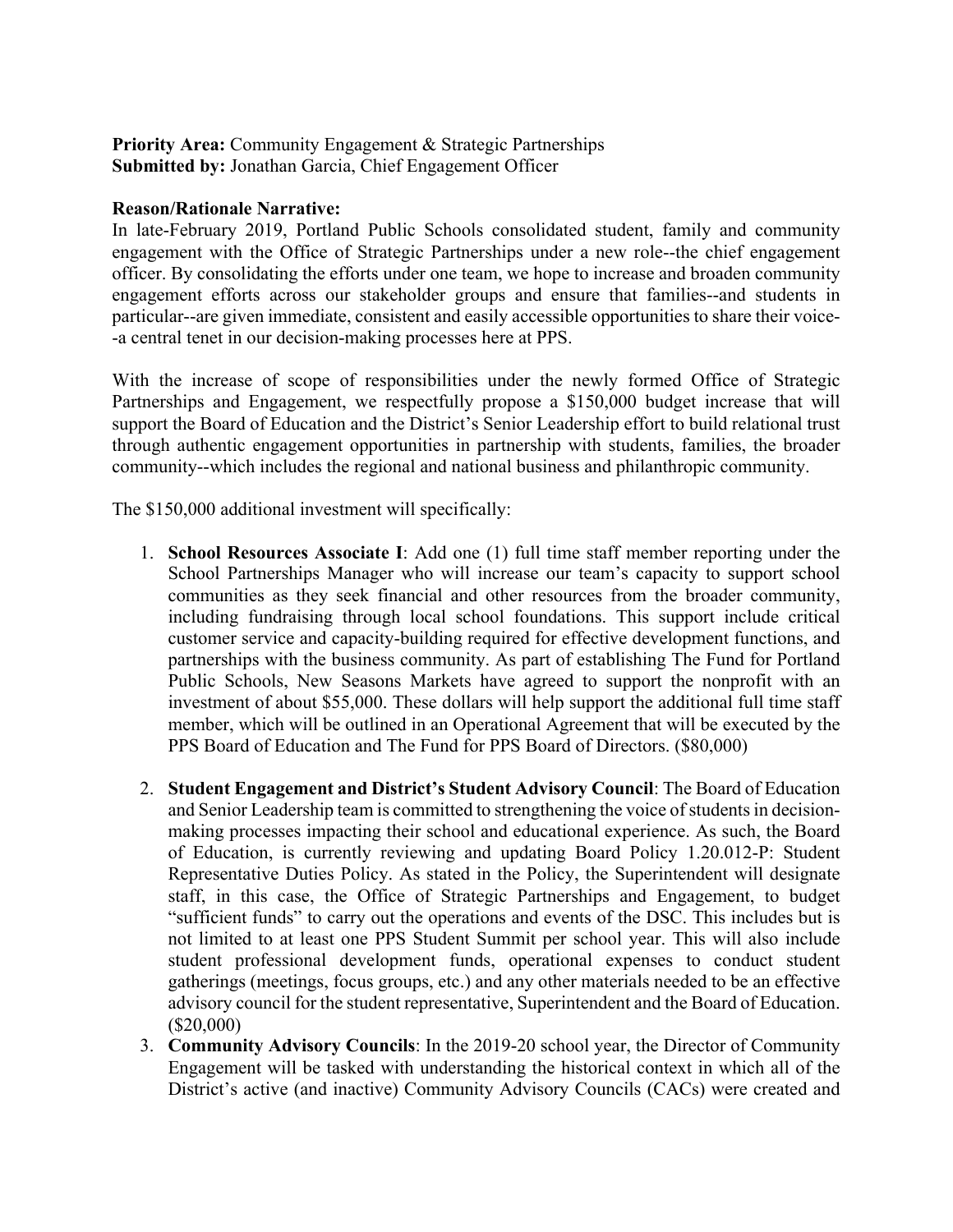develop a proposal to strengthen the forum in which these CACs help shape the direction of the School System. We anticipate more regular and active CACs in the new school year, which therefore includes operational costs, including, but not limited to, child-care, translation, materials, food, etc. (\$5,000)

- 4. **Community Engagement Efforts:** The Board of Education and Senior Leadership are equally committed to cultivating and sustaining active and effective partnerships with families and the community at large to improve PPS and accelerate on student achievement. Given that commitment, we request an additional investment of \$30,000 to support our year long engagement efforts. This will increase the Community Engagement budget to \$60,000, dollars that will be used to execute a community engagement structure and plan that centers community-focused strategies to voice opinions and recommendations on districtwide decision-making opportunities. (\$30,000)
- 5. **General Office Budget:** We seek an additional \$10,000 investment for the Office's General Budget. As part of the transition of Community Engagement under this new structure, we inherited two vacant positions (plus the proposed additional FTE here), which means we will need to purchase computer equipment, cell phones, additional consumable supplies, etc. (\$10,000)

| Description                                                   | <b>FTE</b> | Amount    |  |  |
|---------------------------------------------------------------|------------|-----------|--|--|
| School Resources Associate I                                  | 1.0        | \$80,000  |  |  |
| Student Engagement and District's Student Advisory<br>Council |            | \$20,000  |  |  |
| <b>Community Advisory Councils</b>                            |            | \$5,000   |  |  |
| <b>Community Engagement Efforts</b>                           |            | \$30,000  |  |  |
| General Office Budget                                         |            | \$10,000  |  |  |
| <b>Total Amount:</b>                                          |            | \$150,000 |  |  |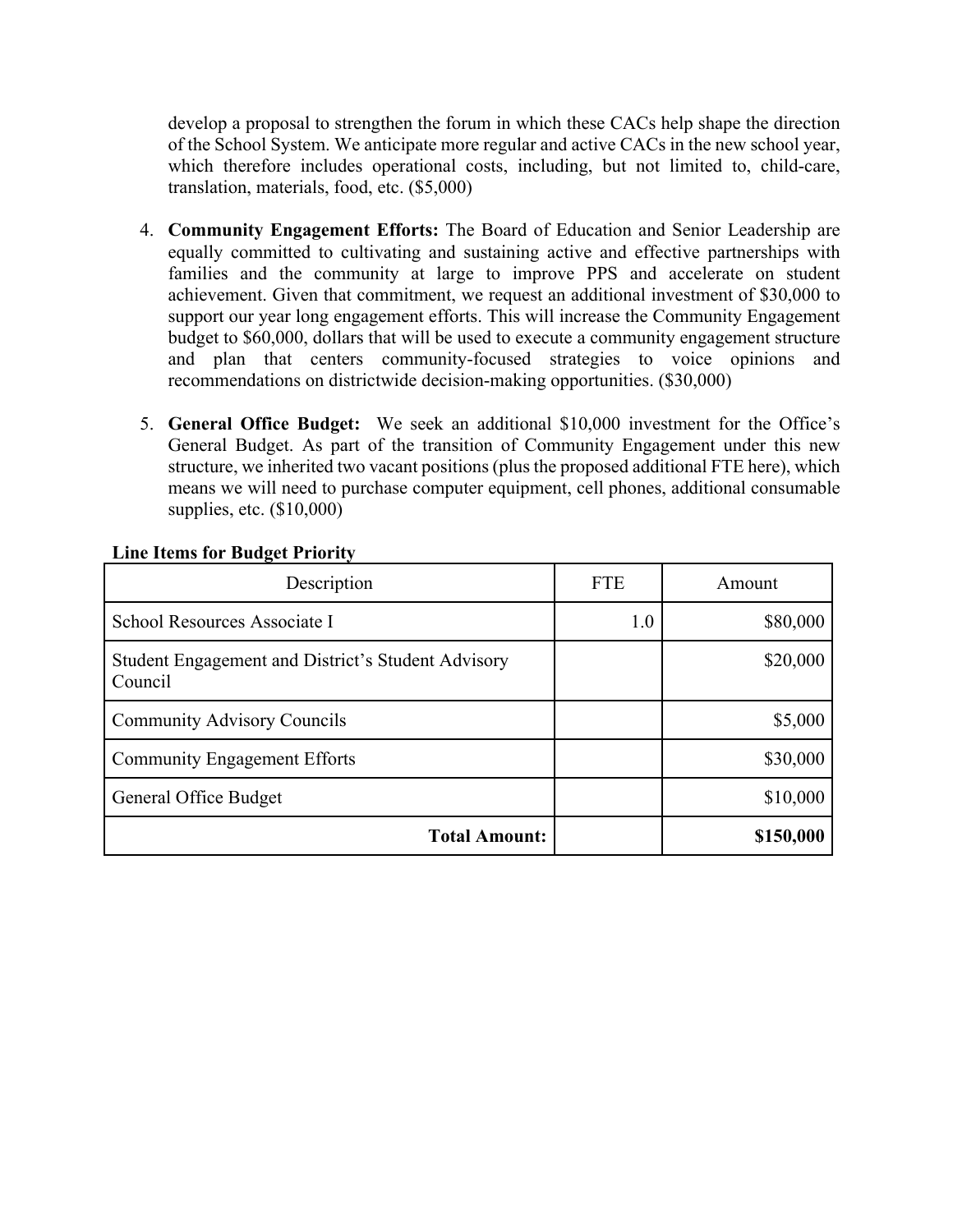### **Priority: Middle School Conversion Budget Roll Over (2019-2020) Submitted by**: Kregg Cuellar

### **Reason/Rationale Narrative:**

The Board invested **\$1.27M** for 2018-19 to support the MS Conversion. This budget supported supported curriculum, resources, professional development for the two new middles schools, the conversion of eight K-8s to K-5s, the opening up of the new Rose City Park K-5 and the placement of ACCESS academy.

Currently, there is approximately **\$900,000** unspent. I have been very conservative in my approach to using these funds since I started in July of 2019. As I come to the end of my first school year in Portland, I now have a better handle on how to strategically invest these dollars during the 2019-20 school year.

### **Proposal**

This proposal to rollover this budget is based on the need to continue to support the conversion of Harriet Tubman and Roseway Heights who are nearing the end of their first year as new schools. Dollars are needed to support professional development, curriculum, and master scheduling for the MS Conversion schools.I hope to also use part of the money to more broadly support leadership development at the 33 CSI, TSI and Title schools, which include the three new middle schools and seven out of eight of the K-8s that converted to K-5s.

### **MS Conversion Professional Development**

The eight K-5s (MLK Jr., Boise Eliot-Humboldt, Irvington, Sabin, Vestal, Lee, Rose City Park and Scott) that converted from K-8s for the 2018-19 school year are contractually required to have a day of professional development at the conclusion of the 2018-19 school year. The two new middle schools are contractually required to have two days. These were originally scheduled for June, but with the change to lengthen the 2018-19 school year, many principals are requesting that they have the ability to have this PD in August to help kick off the 2019-20 school year. This is not possible unless the money is rolled over. I believe having the PD in August is more beneficial than in June as many of the schools on this list have significant teacher turnover from year-to-year.

### **Investment in Leadership Development CSI, TSI and Title Schools**

My belief is that great leaders make great schools. I am proposing to utilize \$500,000 for leadership development for the leaders of these schools. All of the schools involved in the MS Conversion except for Rose City Park will also receive this resource. \$500,000 is critical to show that we are attempting to move the dial on developing our leaders. This budget also supports the leadership development of the OSP team, which is charged with school supervision, development, and evaluation of principals. We are currently in the running for a \$5 million grant from the Wallace Foundation to transform how we do leadership development through their Principal Pipeline Initiative . This \$500,000 will go a long way to showing that we are dedicated to this work.

"After three or more years, schools with newly placed principals in PPI districts outperformed comparison schools with newly placed principals by 6.22 percentile points in reading and 2.87 percentile points in math. These statistically significant and meaningful effects imply that a school that received a new principal and whose students would otherwise have been at the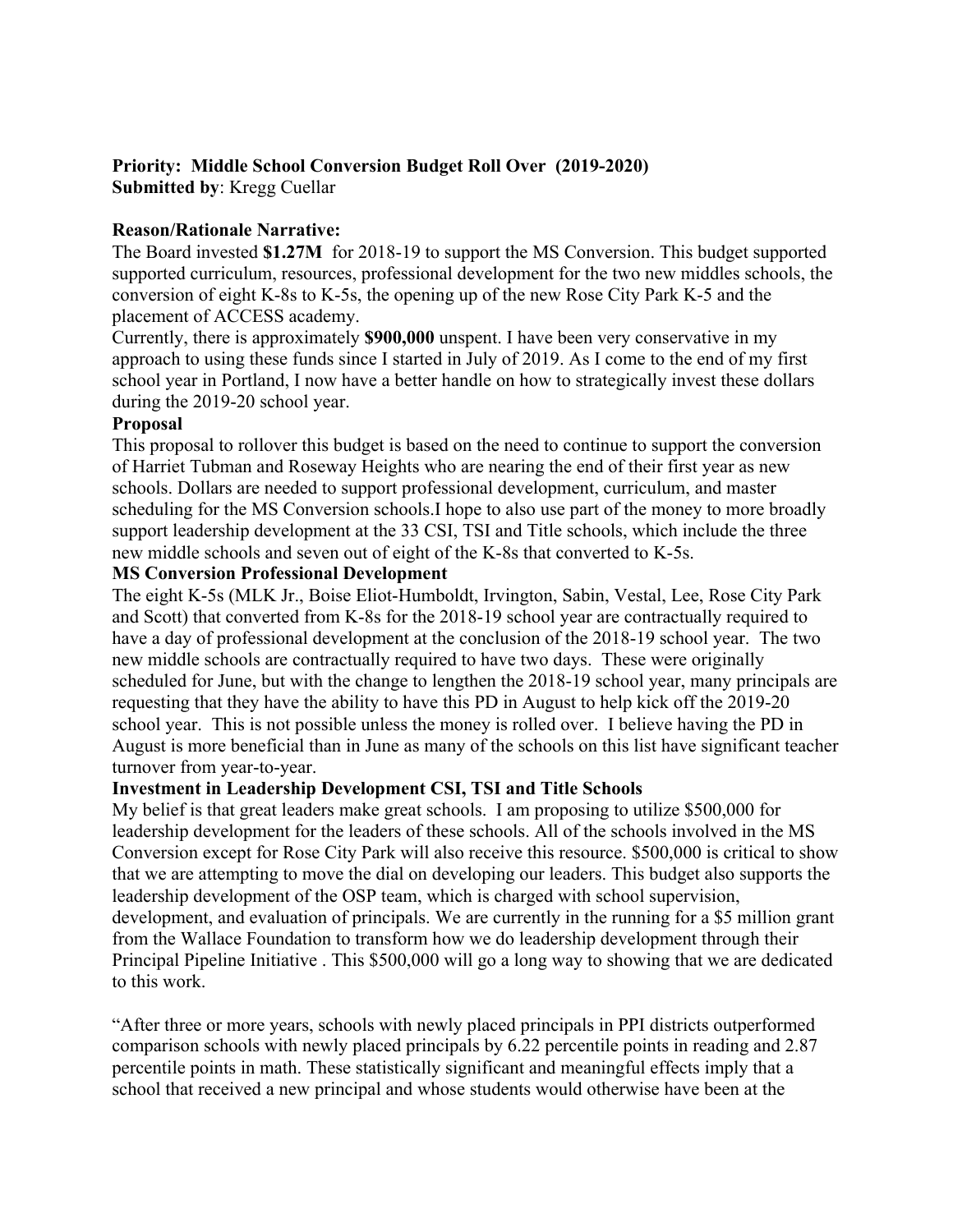median in reading achievement would have scored above the 56th percentile as a result of the PPI. We refer to this as the main PPI effect on achievement outcomes." https://www.wallacefoundation.org/knowledge-center/Documents/Principal-Pipelines-A-Feasible-Affordable-and-Effective-Way-for-Districts-to-Improve-Schools.pdf

| Description                                                                                                                                                                          | <b>FTE</b> | Amount    |
|--------------------------------------------------------------------------------------------------------------------------------------------------------------------------------------|------------|-----------|
| Leadership Development CSI/TSI/Title Schools; this<br>includes all of the schools involved in the MS conversion<br>except Rose City Park. This also includes PD for the OSP<br>team. |            | \$500,000 |
| Professional Development for the 8 K-5s that converted<br>from K-8s and the 3 new Middle schools                                                                                     |            | \$300,000 |
| Curriculum Resources for the MS Conversion                                                                                                                                           |            | \$100,000 |
|                                                                                                                                                                                      |            |           |
| <b>Total Amount:</b>                                                                                                                                                                 |            | \$900,000 |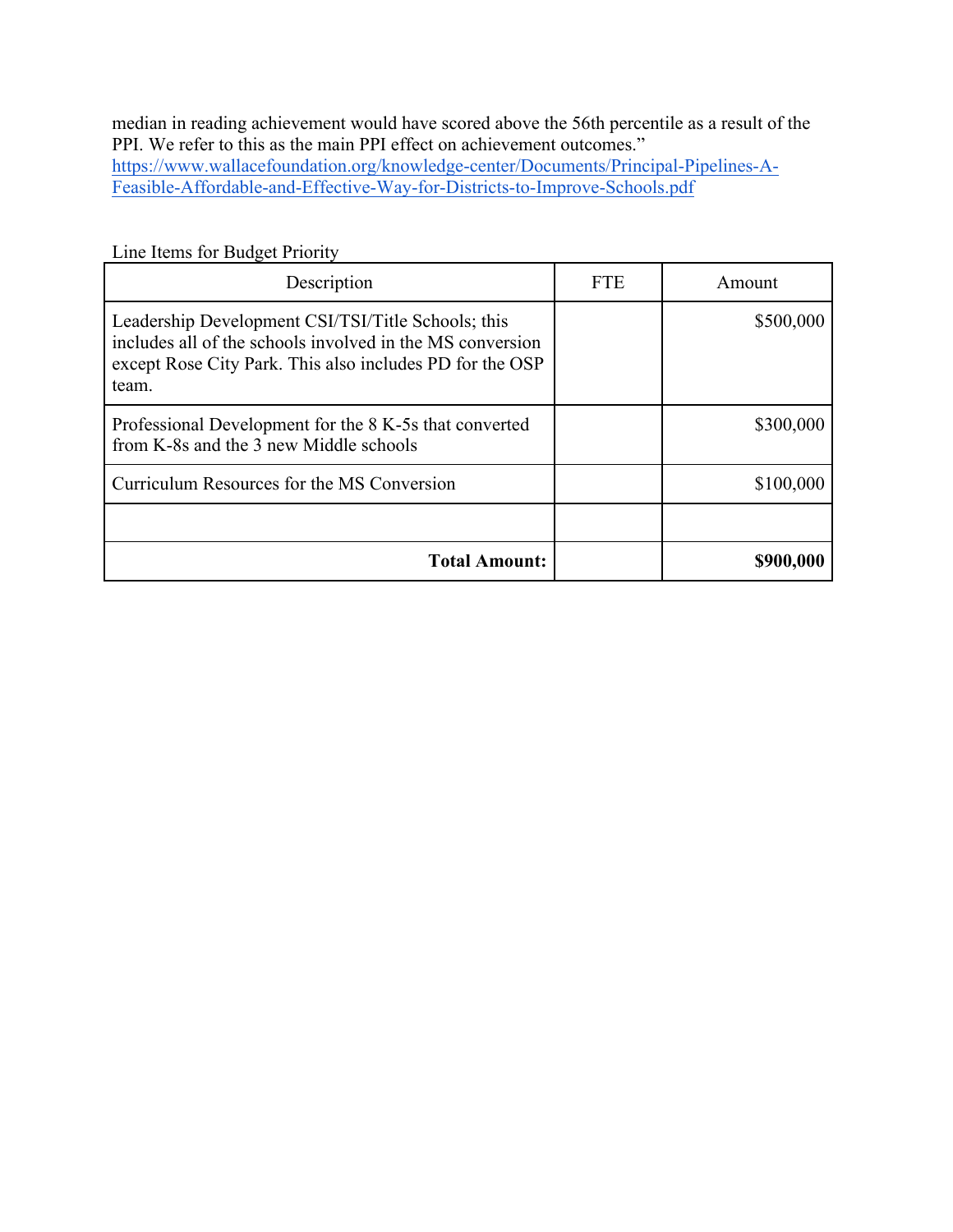# **Priority: Master Arts Education Plan (Phase one)**

**Submitted by:** Luis R. Valentino

### **Reason/Rationale Narrative:**

In the April 2019 State of the Arts Report to the Board, the Visual & Performing Arts Department (VAPA) presented three key opportunities for increased equity and access in the arts based on the preliminary work done in Phase I of the Master Arts Education Plan (MAEP). The above budget articulates a correlation between two of the three key opportunities. The first of these opportunities is *how can we establish curricular and instructional supports for equitable student access?* As we look at the data and distribution of our arts programming, we identified that our music teachers, who make up the second largest group of arts educators, have a very specific set of needs, especially in terms of professional development around culturally responsive and relevant pedagogical practice. The most direct way to serve these teachers and students is to establish a music TOSA (Budget item 1) -- as evidenced in the benefit received for visual arts through the addition of a TOSA with that disciplinary expertise in 2018-2019. As we move into Phase II of the MAEP, having this content expertise and leadership in music will be crucial, especially as we build complete K-12 pathways in music.

As we look to extend the learning opportunities for students who have historically received fewer opportunities for arts learning, we identified the establishment of a PPS Summer Arts Academy (Budget item 2) as a strategy with the potential for long-term impact. This impact extends beyond the development of skills in a specific art form to deeper engagement with a given school community.

The second opportunity described in our State of the Arts report is *how can we ensure centrally defined K-12 pathways for all students?* Now that we have preliminary FTE data on the complete and fragmented pathways in our system, our Phase II teacher stakeholders will need to continue the necessary research to examine our systems and processes in search of feasible solutions to ensure sequential arts learning is possible for all students. This is the rationale for the sub/extended hours request (Budget item 3). To the same goal of building sequential arts learning, we've identified an immediate opportunity to see a major impact in the Cully neighborhood by offering music education at Rigler and Scott Schools. In this scenario, one FTE (Budget item 4) will be shared by the two school sites. This will fulfill the K-12 pathway to Beaumont/Grant and Roseway Heights/Madison.

| Description                         | <b>FTE</b> | Amount    |  |  |
|-------------------------------------|------------|-----------|--|--|
| Master Arts Substitute Teacher Time |            | \$50,000  |  |  |
| <b>TOSA</b>                         | 1.0        | \$132,000 |  |  |
| <b>Summer Arts Academy</b>          |            | \$154,000 |  |  |
| Arts Teacher (Cully neighborhood)   | 1.0        | \$100,000 |  |  |
| <b>Total Amount:</b>                |            | \$436,000 |  |  |

Line Items for Budget Priority

**Priority: Dyslexia Submitted by**: Luis R. Valentino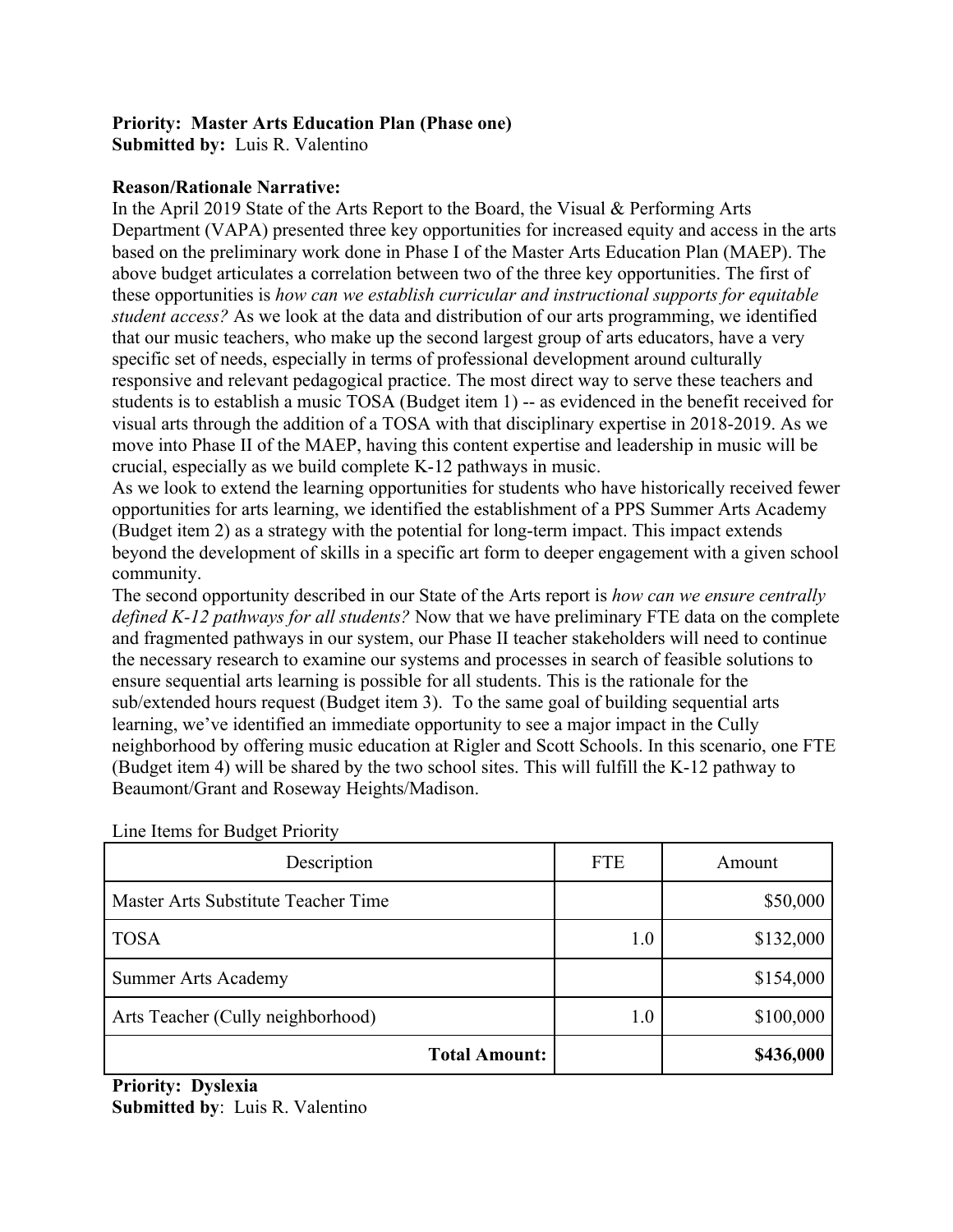### **Reason/Rationale Narrative:**

The Portland Public Schools believes every student deserves strong instruction on early literacy skill development and the appropriate interventions and supports to acquire grade level literacy skills beginning in preschool. The Portland Public Schools adopted a balanced approach to literacy, which provides expanded opportunities for students to access reading and writing using a workshop model, a literacy approach that does not explicitly address needed foundational skills, may cause early literacy problems in many students, whether its the result of an actual disability such as dyslexia or from experiential factors such as a limited experience to literacy.

All students benefit from the integration of a balanced approach to literacy when in the early grades it provides a "systematic, explicit instruction that integrates listening, speaking, reading, and writing and emphasizes the structure of language across the speech sound system (phonology), the writing system (orthography), the structure of sentences (syntax), the meaningful parts of words (morphology), the relationships among words (semantics), and the organization of spoken and written discourse." (Baker et al., 2014; Gersten et al., 2008; Kamil et al., 2008; Vaughn et al., 2006).

To address dyslexia in PPS, 2019-20 will be the  $2<sup>nd</sup>$  year of a 3-year, multi-pronged, approach that will

- Introduce research and data on the precursors to dyslexia which will help inform the work of the Dyslexia Task Force and the P - 3 Initiative Committee
- Engage the Dyslexia Task Force and  $P 3$  Initiative Committee in conducting a gap analysis of foundational skills for early learners, and students in grades K, 1, and 2 in PPS
- Provide ongoing training and site support to teachers and administrators within our literacy core curriculum in applying strategies that address foundational skills in the early grades
- Continue implementation of *Phonemic Awareness* and *Conciencie Fonémica,* by Michael Haggerty, Ed.D., with regular professional development
- Establish a review committee to identify, evaluate, and consider the possible adoption of a K-2 language arts program
- Pilot adopted language arts program, by January 2020
- Engage with parents and community stakeholders in addressing Dyslexia in the early grades

| Description               | <b>FTE</b> | Amount    |  |  |
|---------------------------|------------|-----------|--|--|
| Professional Development  |            | \$400,000 |  |  |
| Task Force/Committee Work |            | \$25,000  |  |  |
| Stakeholder Engagement    |            | \$5,000   |  |  |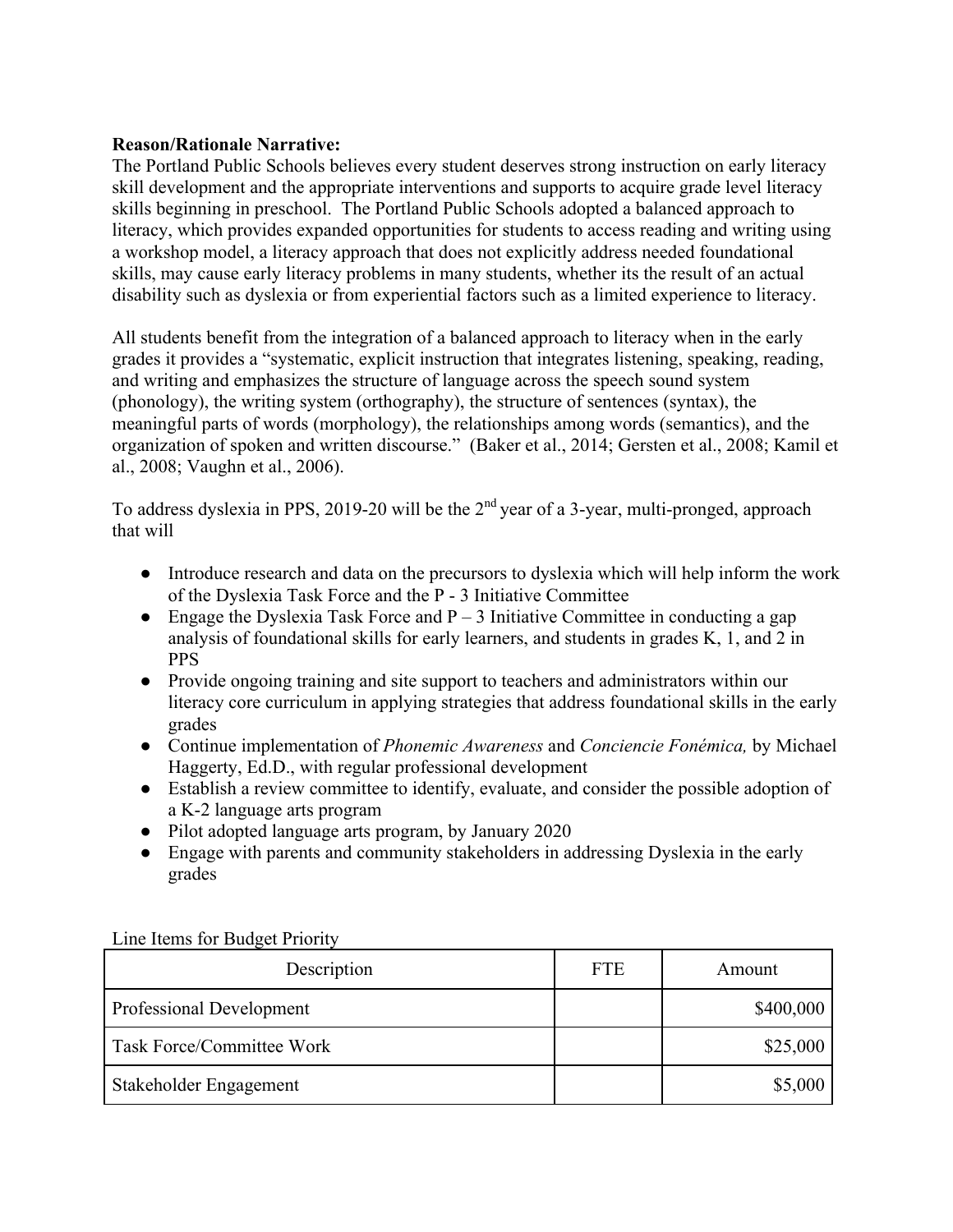| <b>Research and Data Analysis</b> | \$5,000   |
|-----------------------------------|-----------|
| Curriculum Committee              | \$2,000   |
| <b>Total Amount:</b>              | \$437,000 |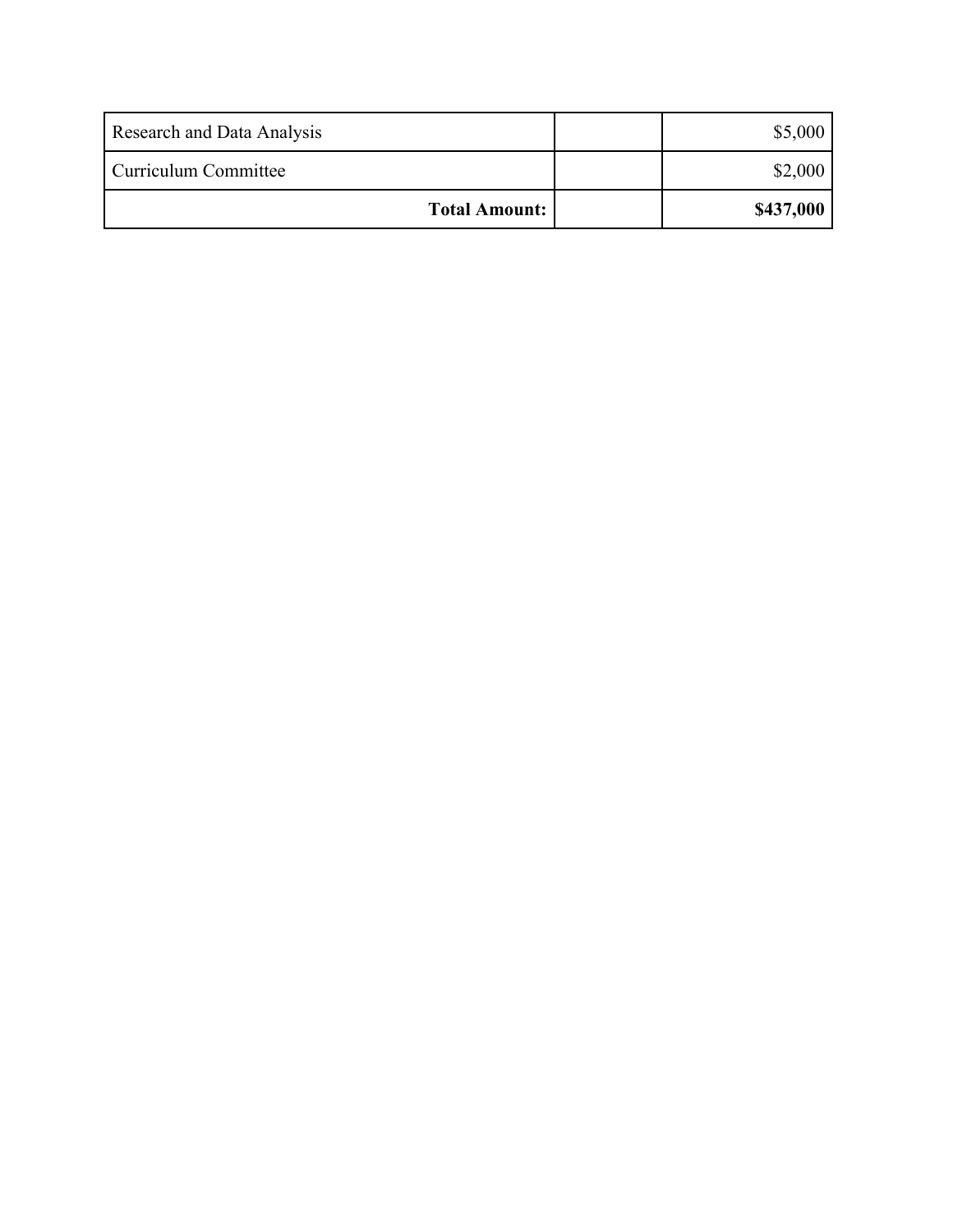### **Priority: Middle School Equitable Offerings (Transition Year: 2019-2020) Submitted by:** Luis R. Valentino /Brenda Martinek

### **Reason/Rationale Narrative:**

As we transition to a reimagined middle school, support for our middle-schools and grades 6-8 at our K-8 schools continues to be a concerted effort to ensure that we continue to provide students with access to the various courses and programs offered in grades  $6 - 8$ .

The Office of Student Support Services will work with the SUN program to add enrichments to our existing SUN offerings, and provide more enrichment for students at 18 of our K-8s and Middle Schools where they operate. These schools are Arleta K-8, Beaumont MS, Bridger K-8, Chavez K-8, Creston K-8, Faubion K-8, George MS, Harriet Tubman MS, Harrison Park K-8, Jackson MS, Lane MS, Lent K-8, Marysville K-8, Mt. Tabor MS, Ockley Green MS, Robert Gray MS, Roseway Heights MS, and Vernon K-8.

Some of the programming could include coding, STEAM, music, arts, etc.

Multi-level modeling of longitudinal data from six low-income primarily Latino schools in Redwood City, CA found that youth who participated in the extended learning programs (which included enrichment activities such as art and sports, along with leadership activities such as student council) exhibited higher attendance and achievement in math and English Language Arts than their peers did. http://nepc.colorado.edu/publication/equitable-community-schools

| Description                                                                                                                                                                                                                                                                                         |                                                                                                      | Amount    |
|-----------------------------------------------------------------------------------------------------------------------------------------------------------------------------------------------------------------------------------------------------------------------------------------------------|------------------------------------------------------------------------------------------------------|-----------|
| \$3000 per 1 hour class for 15 students. This<br>provides each of the 17 schools with on average<br>5-6 high quality enrichment courses for their<br>middle school participants in their SUN<br>programs. Examples of these classes are STEAM,<br>coding, visual arts, music, performing arts, etc. | $$3,000$ per 1 hour<br>15 minute class for<br>15 students after<br>school through<br>SUN programming | \$300,000 |
| <b>Total Amount:</b>                                                                                                                                                                                                                                                                                |                                                                                                      | \$300,000 |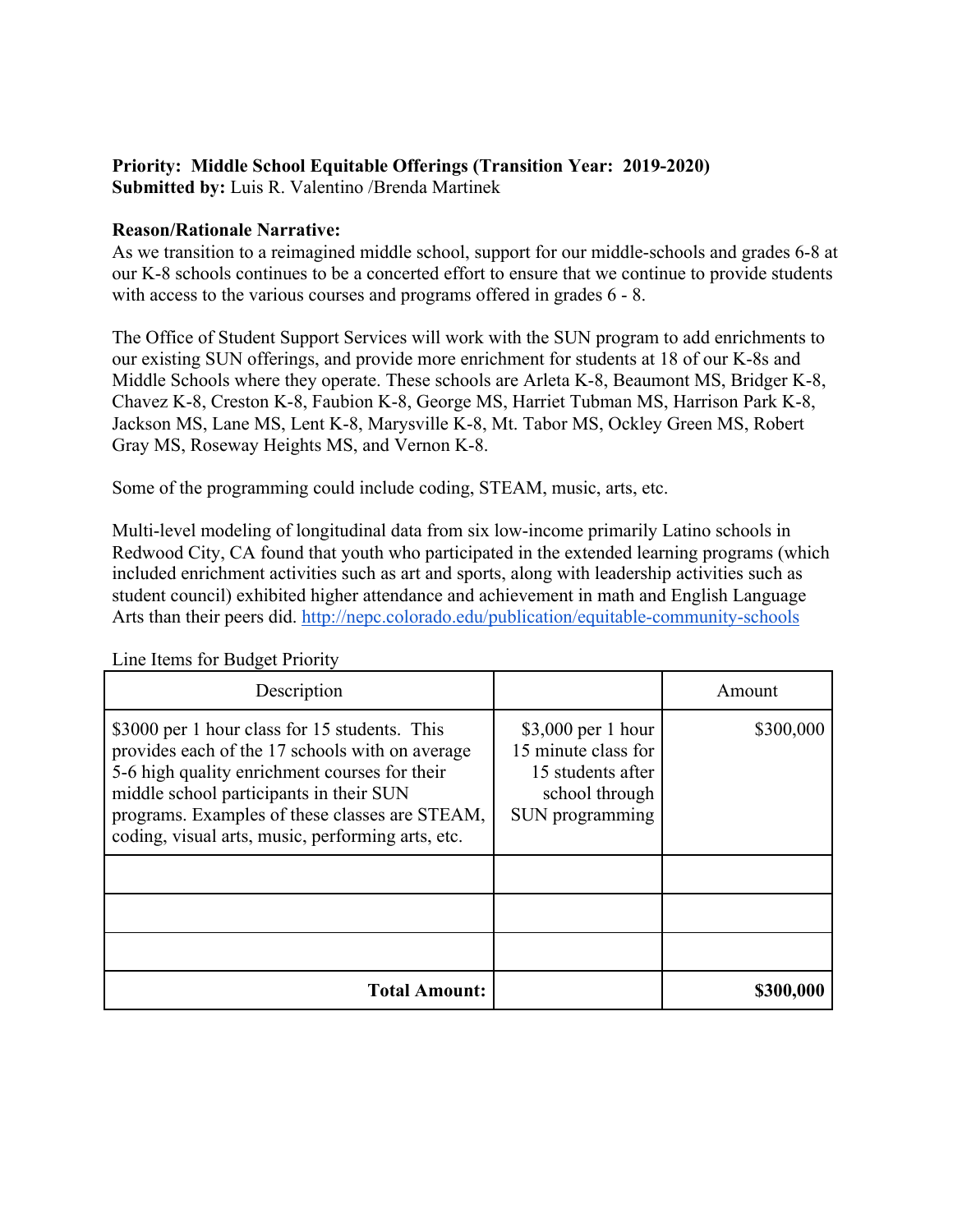### **Priority: Tier 2 and Tier 3 literacy Submitted by***:* **Brenda Martinek and Luis Valentino**

### **Reason/Rationale Narrative:**

- MTSS: Structures, Process, Data, Systems
- OTL: Content, Curriculum, Intervention programs, Assessment

As we continue to train administration and staff on the structures and processes of a multi-tiered system of support, we know we also need tiered literacy supports in order to assist our students in reading concepts. While we are not ready to implement interventions in August; with training, structures put into place and PLCs functioning with fidelity, we believe we can begin to add tiered supports for our schools K-12 in the 2019-2020 school year. Best practices dictate the need to focus on instructional strategies for teachers in tier 2 supports, and we, as a system, do not have the structures or instructional supports currently in place to have tier 2 focus solely on instructional strategies. Therefore, we are recommending the below tier 2 interventions that will support teachers with instructional moves, while ensuring instruction is focused on student needs.

### **Tier 2 Literacy Supports**:

Tier 2 interventions are:

- **ReadWell (K-2**) *Read Well*® is a comprehensive research-based, K–3 reading and language arts solution that helps students build the critical skills needed to be successful readers and learners.
- **Read Naturally (3-8)** Individualized, online reading intervention program using webbased software. Curriculum included: Sequenced (core intervention), Phonics series, and Idioms series.
- **6-minute Fluency (3-8**) Actively engages and motivates students with peer-to-peer interaction.

Increases fluency, time on task, and work completion in all content areas. Can be used in classrooms and groups of all sizes with no special materials required. Research-based and field tested, incorporating proven partnering and repeated-reading techniques. Professional development is embedded, requiring no teacher training. Effective with all students, including English language learners and students with special needs

### **Tier 3 Literacy Supports:**

Tier 3 Interventions:

- **Kendore Kingdom (K-2)** The Kendore Kingdom is a complete, Orton-Gillingham based, K-2 language arts curriculum. The Kendore Kingdom takes students systematically through reading concepts, beginning with fundamentals and progressing all the way through to advanced comprehension.
- **Kendore KeyStone (3-12)** Kendore Keystone provides an intensive remediation program for struggling readers in grades 3 – 12. Based on the Kendore Kingdom curriculum, Kendore Keystone is a multisensory, Orton-Gillingham based program that can be provided to students in as little as two hours per week.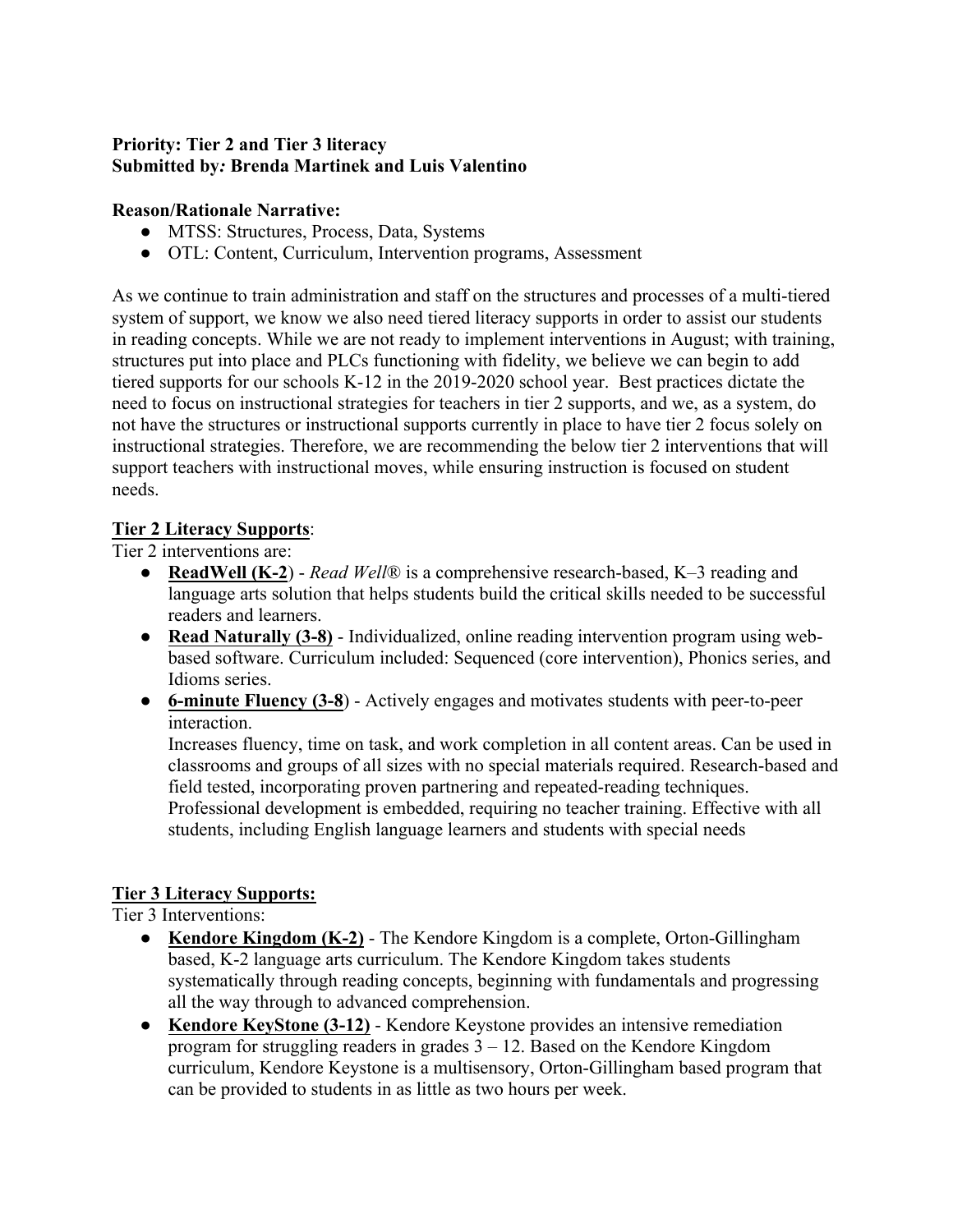● **Read 180 (9-12)** -With its blended learning approach, *READ 180* gives everyone in the classroom the unique tools they need to thrive anytime, anywhere. Students and teachers can customize the learning experience using informative assessments and a flexible rotation model that combines traditional and online instruction. Students engage with their choice of content and apply newly acquired vocabulary and comprehension skills

### **TOSA needs:**

- In order to begin the roll out of intervention supports for literacy in tiers 2 and 3, we will need (5) additional days with TOSAs in the Humanities and MTSS departments to support the implementation of the core, interventions and decision rules based on our PLC work.
- We need an additional (1.0) MTSS TOSA and a (1.0) Humanities Secondary TOSA to support implementation of interventions, coaching, FIT assessment and trainings.

| Grade                   | Tier 1: Time &<br><b>Group Size</b>                          | <b>Program Options Tier II: Time &amp;</b><br><b>All students</b>                                  | <b>Group Size</b>                                                                             | Program<br><b>Options</b><br><b>Strategic</b>                 | Tier III: Time &<br><b>Group Size</b>                                            | Program<br><b>Options</b><br><b>Intensive</b> |
|-------------------------|--------------------------------------------------------------|----------------------------------------------------------------------------------------------------|-----------------------------------------------------------------------------------------------|---------------------------------------------------------------|----------------------------------------------------------------------------------|-----------------------------------------------|
| $\mathbf K$             | 90 minutes<br>Large group and<br>small group in<br>classroom | <b>Lucy Calkins Units</b><br>of Study<br>Words their Way<br>Reading and<br><b>Writing Workshop</b> | Add 10-15<br>minutes daily<br>Small group by<br>classroom teacher<br>or with<br>specialist/IA | <b>ReadWell</b>                                               | Add a minimum of<br>30 minutes of Tier<br>III<br>Small group                     | Kendore<br>Kingdom                            |
| $\mathbf{1}$            | 90 minutes<br>Large group and<br>small group in<br>classroom | <b>Lucy Calkins Units</b><br>of Study<br>Words their Way<br>Reading and<br><b>Writing Workshop</b> | Add 15-30<br>minutes daily<br>Small group by<br>classroom teacher<br>or with<br>specialist/IA | ReadWell<br><b>Read Naturally</b>                             | Add a minimum of<br>30 minutes of Tier<br>$\overline{\mathbf{H}}$<br>Small group | Kendore<br>Kingdom                            |
| $\overline{2}$          | 90 minutes<br>Large group and<br>small group in<br>classroom | <b>Lucy Calkins Units</b><br>of Study<br>Words their Way<br>Reading and<br><b>Writing Workshop</b> | Add 15-30<br>minutes daily<br>Small group by<br>classroom teacher<br>or with<br>specialist/IA | ReadWell<br><b>Read Naturally</b>                             | Add minimum of<br>30 minutes daily<br>Small group                                | Kendore<br>Kingdom                            |
| $\overline{\mathbf{3}}$ | 90 minutes<br>Large group and<br>small group in<br>classroom | <b>Lucy Calkins Units</b><br>of Study<br>Words their Way<br>Reading and<br><b>Writing Workshop</b> | Add 20-30<br>minutes daily<br>Small group by<br>classroom teacher<br>or with<br>specialist/IA | $V&C$ ) 6-minute<br>Fluency $(F)$<br>Read<br><b>Naturally</b> | Add minimum of<br>30 minutes daily<br>Small group                                | Kendore<br>Keystone                           |

### **PPS Standard English Reading Protocol**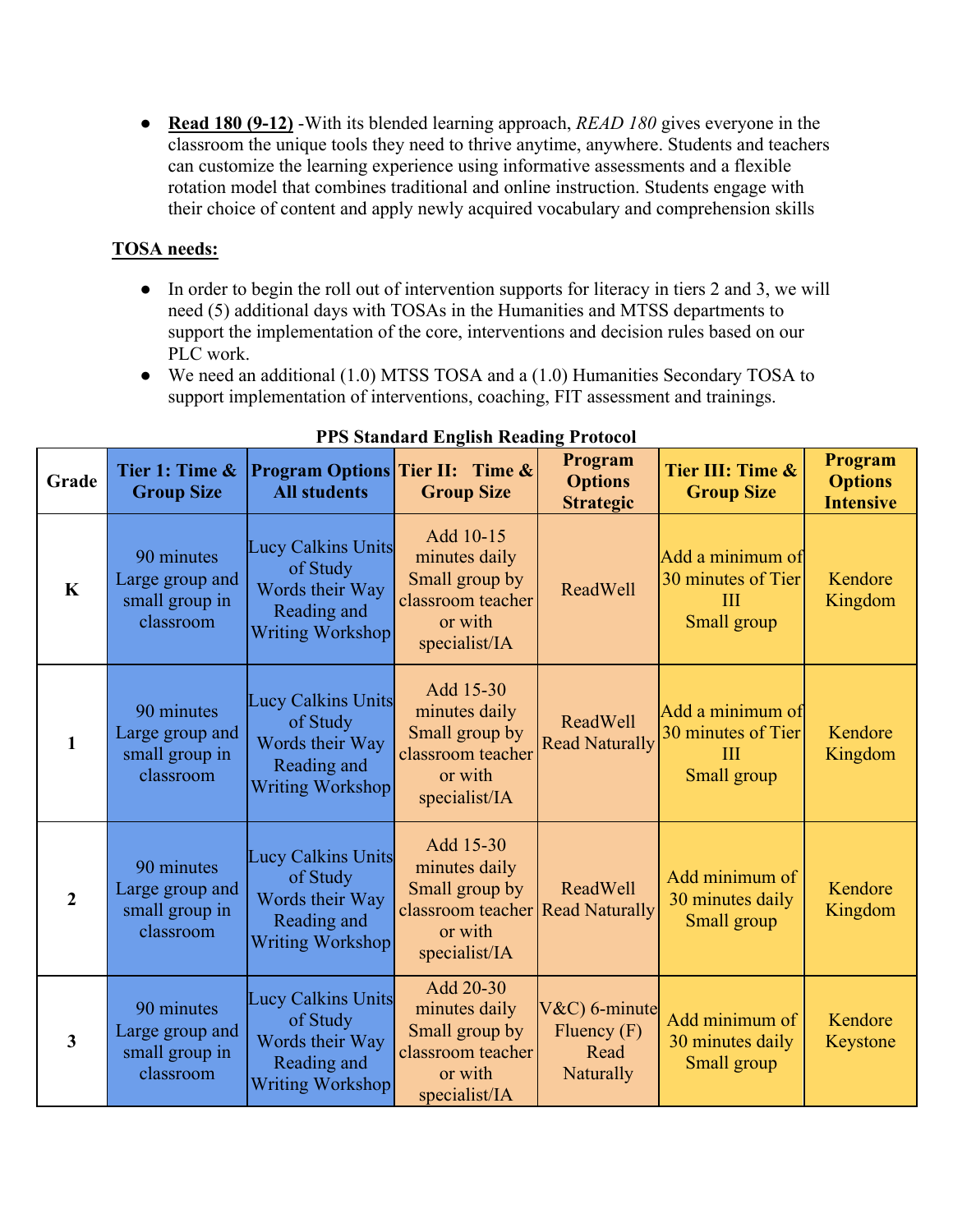|  | 90 minutes<br>Large group and<br>small group in<br>classroom | Lucy Calkins<br>Units of Study<br>Words their Way<br>Reading and<br>Writing Workshop | Add 20-30<br>minutes<br>Small group by<br>classroom teacher<br>or with<br>specialist/IA | $V&C$ 6-minute<br>Fluency $(F)$<br>Read<br><b>Naturally</b> | Add a minimum<br>45 minutes<br>Small group | Kendore<br>Keystone |
|--|--------------------------------------------------------------|--------------------------------------------------------------------------------------|-----------------------------------------------------------------------------------------|-------------------------------------------------------------|--------------------------------------------|---------------------|
|--|--------------------------------------------------------------|--------------------------------------------------------------------------------------|-----------------------------------------------------------------------------------------|-------------------------------------------------------------|--------------------------------------------|---------------------|

| Grade          | Tier 1: Time &<br><b>Group Size</b>                    | <b>All students</b>                                                                         | <b>Program Options Tier II: Time &amp;</b><br><b>Group Size</b>        | Program<br><b>Options</b><br><b>Strategic</b>                         | Tier III: Time &<br><b>Group Size</b>             | <b>Program</b><br><b>Options</b><br><b>Intensive</b> |
|----------------|--------------------------------------------------------|---------------------------------------------------------------------------------------------|------------------------------------------------------------------------|-----------------------------------------------------------------------|---------------------------------------------------|------------------------------------------------------|
| $\overline{5}$ | 60 minutes<br>Large and small<br>group in<br>classroom | Lucy Calkins Units<br>of Study<br>Words their Way<br>Reading and<br><b>Writing Workshop</b> | 20-30 minutes<br>daily<br>Small group<br>6-10 students in<br>classroom | $V&C$ ) 6-minute<br>Fluency $(F)$<br><b>Read Naturally</b><br>(F)     | Add 50-60<br>minutes daily<br>Small group (3-6)   | Kendore<br>Keystone                                  |
| $6 - 8$        | 60 minutes<br>Large and small<br>group in<br>classroom | Inquiry by Design                                                                           | 20-30 minutes<br>daily<br>Small group<br>6-10 students in<br>classroom | $(V & C)$ 6-<br>minute Fluency<br>(F)<br><b>Read Naturally</b><br>(F) | Add 50-60<br>minutes daily<br>Small group $(3-6)$ | Kendore<br>Keystone                                  |
| $9-12$         | Large Group                                            | Inquiry by Design                                                                           |                                                                        |                                                                       |                                                   | Kendore<br>Keystone<br>Read 180                      |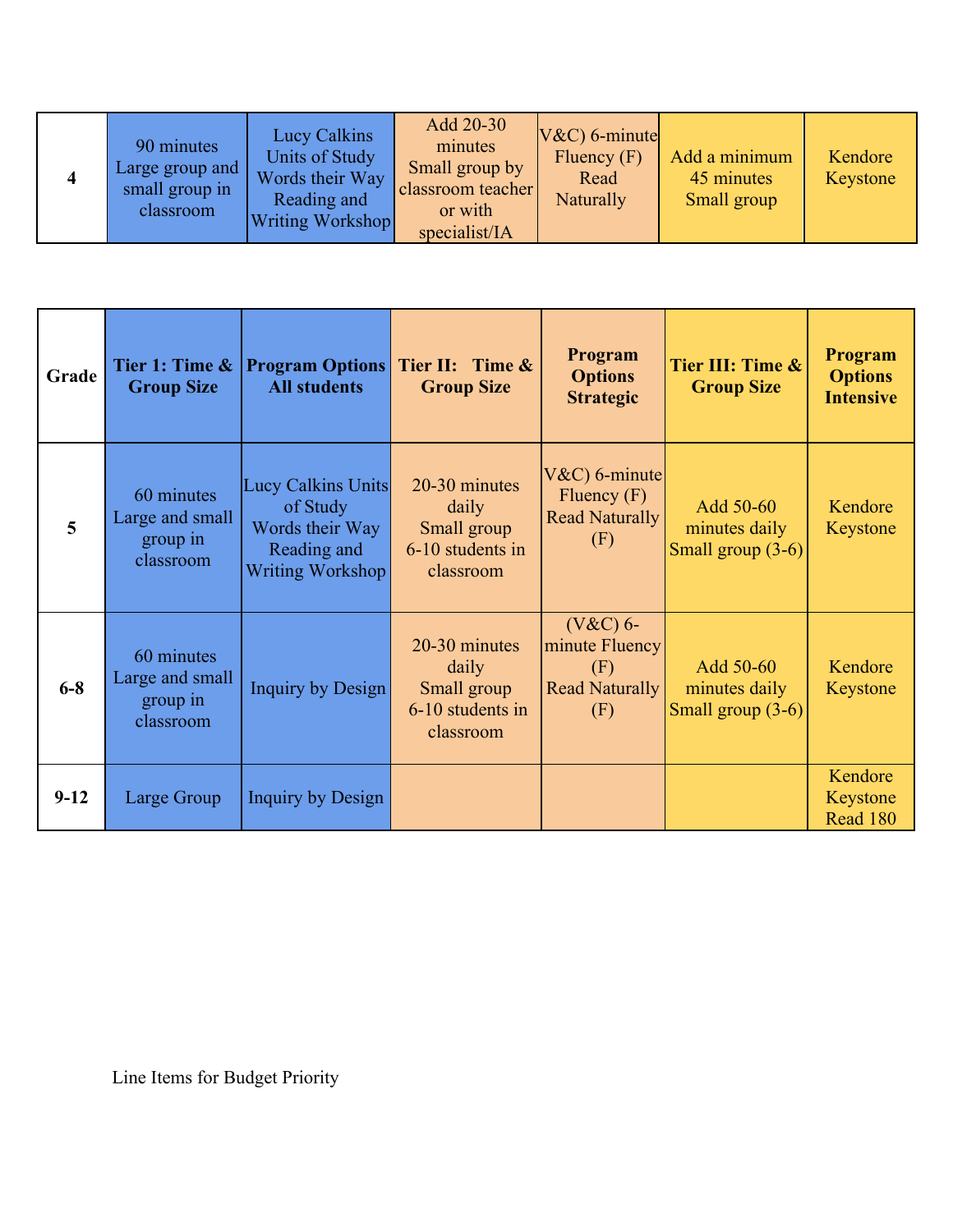| Description                                                                                                              | <b>FTE</b> | Amount      |
|--------------------------------------------------------------------------------------------------------------------------|------------|-------------|
| MTSS TOSA for implementation of tier $2 \& 3$ coaching, supports and FIT assessment<br>training/coaching for CSI schools | 1.0        | \$145,000   |
| Secondary Literacy TOSA for tier 2 & tier 3 coaching, PD and supports                                                    | 1.0        | 145,000     |
| 5 additional TOSA PD days for 29 staff in Humanities and MTSS departments (\$500)<br>per day per person)                 |            | \$72,500    |
| Read Well for K-2 (tier 2) one set per school for K, $1,2$ for 61 schools                                                |            | 700,000     |
| Read Naturally for 3-8 (tier 2) 50 seats per school for 70 schools                                                       |            | 70,000      |
| 6 minute fluency for 3-8 (tier 2) \$150 per teacher x 950 teachers                                                       |            | \$142,500   |
| Kendore Kingdom PD, trainer and materials for all K-2 teachers (tier 3)                                                  |            | \$500,000   |
| Kendore Keystone PD, trainer and materials for 3-12 teachers (tier 3) \$700 per teacher<br>$x\,79$                       |            | \$55,300    |
| Read 180 training and materials for high school (tier 3) 60 licenses per high school                                     |            | \$220,000   |
| <b>Total Amount:</b>                                                                                                     | 2.0        | \$1,852,300 |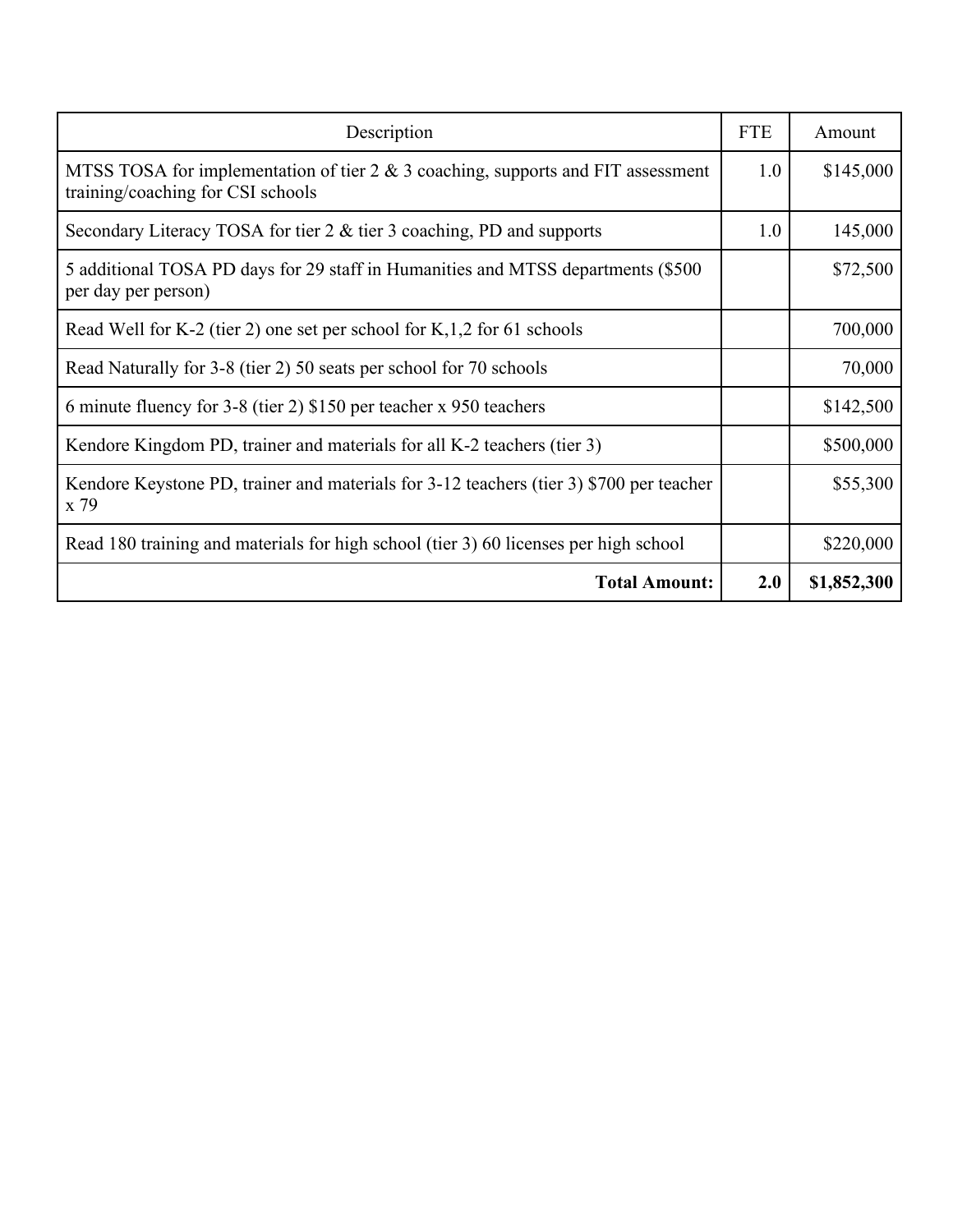### **Priority: Title IX / SIRC staff training and certification**

**Submitted by:** Brenda Martinek

### **Reason/Rationale Narrative:**

On May 10, 2018, the Board accepted a report and recommended action steps to be taken as a result of the external investigation into former PPS employee Mitch Whitehurst and related incidences of sexual misconduct. The report included sixteen concrete recommendations that would, in the investigatory team's expert opinion, reduce incidences of and ensure prompt response to reported incidences of sexual harassment and/or sexual misconduct in a school or district setting.

Now that we have hired a Title IX Director and SIRC coordinator, we need to continue our work to provide ongoing training for staff, students, volunteers, etc.. Our new Director will require proper K-12 certification and will require a budget for things such as mileage, cell phone, and professional development.

Here are a few examples from the report that need funding in order to continue:

- Use a specialized, trained investigator who has expertise in employee/student sexual conduct and can investigate each complaint thoroughly and fairly
- Improve the sexual conduct prevention and identification training provided to PPS employees
- Hire permanent Director of Title IX Policy, Training and Compliance

| Description                                                                                         | <b>FTE</b> | Amount   |
|-----------------------------------------------------------------------------------------------------|------------|----------|
| Ongoing Professional Development for PPS employees<br>(release time, subs, extra hours)             |            | \$30,000 |
| Mileage, cell phone, training, supplies, certification                                              |            | \$15,900 |
| Software and training for community partners<br>(documentation of SAFE school trainings and others) |            | \$35,000 |
| Computer, hardware, etc.                                                                            |            | \$2,000  |
| <b>Total Amount:</b>                                                                                |            | \$82,900 |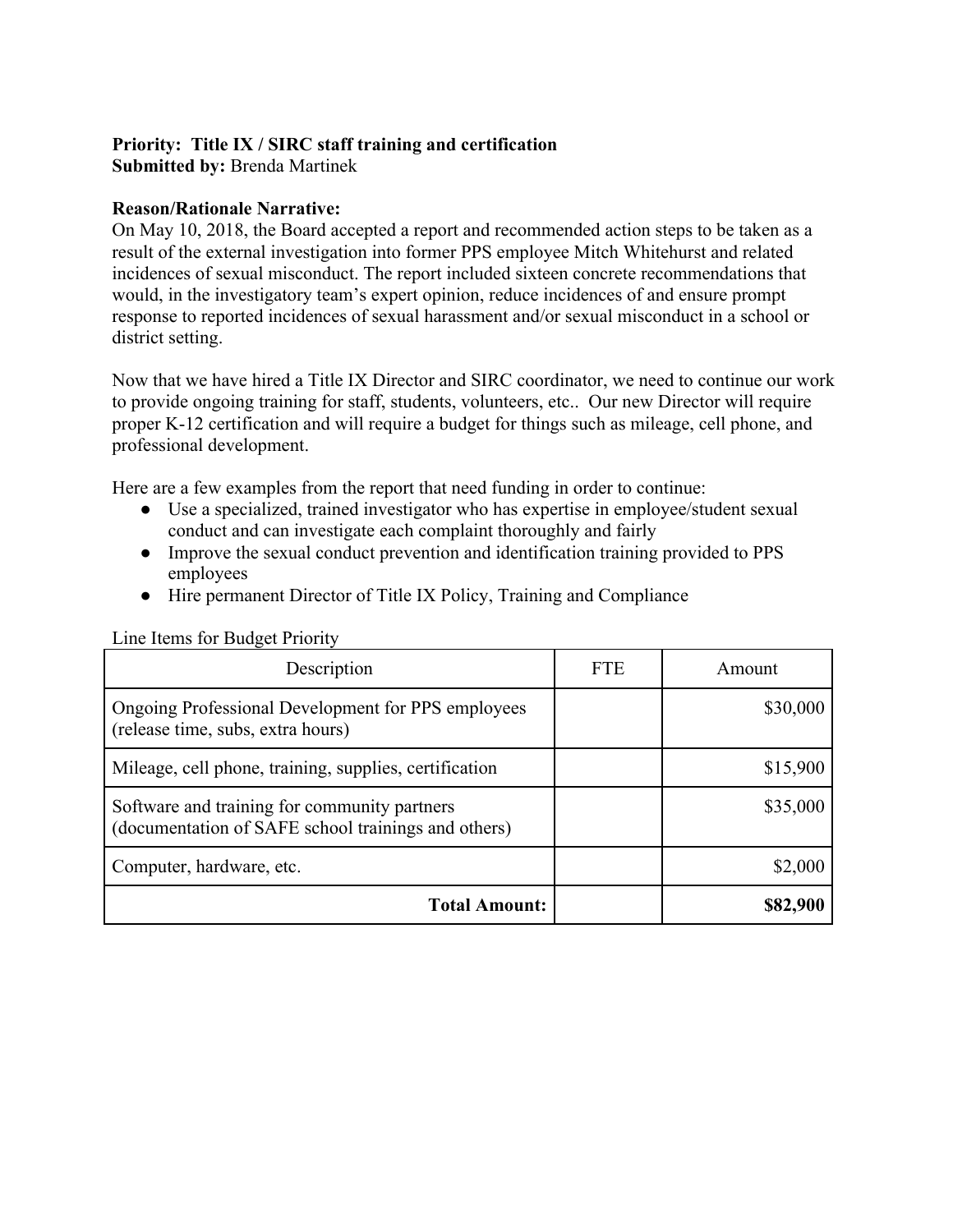# **Priority: Section 504 Educational Assistants (4.0 FTE)**

**Submitted by:** Brenda Martinek

### **Reason/Rationale Narrative:**

Section 504 of the U.S. Rehabilitation Act of 1973 is designed to help students with physical or mental impairments in public schools, or publicly funded private schools, receive needed accommodation to level the playing field and access curricula at the same level as their classmates. 504 plans legally require public educators to make the accommodations as specified in the plans, as well as monitor and participate in plan reviews. Often students with 504's, especially those with complex medical protocols, require adult assistance in the form of an Educational Assistant to ensure delivery of accommodation. For example, in order to ensure a student with diabetes is medically safe, an EA may provide a wide range of supports such as:

- Check blood glucose levels and administer insulin and glucagon.
- Recognize high and low blood glucose levels and respond appropriately.
- Support full participation in all sports, extracurricular activities, and field trips, with the necessary diabetes care assistance and/or supervision provided.
- Provide alternate academic support for classroom time missed for medical appointments, because of periods of high or low blood glucose, or illness related to diabetes.

Through our annual process of reviewing incoming students with 504 plans and accompanying medical protocols with school teams, we have determined the need for an additional 4.0 FTE to meet the needs of students with newly identified accommodation needs. Specific information about these students and the required accommodation is confidential and not part of the budget document.

Description FTE Amount 504 Educational Assistants (.875 FTE each) 4.0 \$160,300 **Total Amount: 4.0 \$160,300**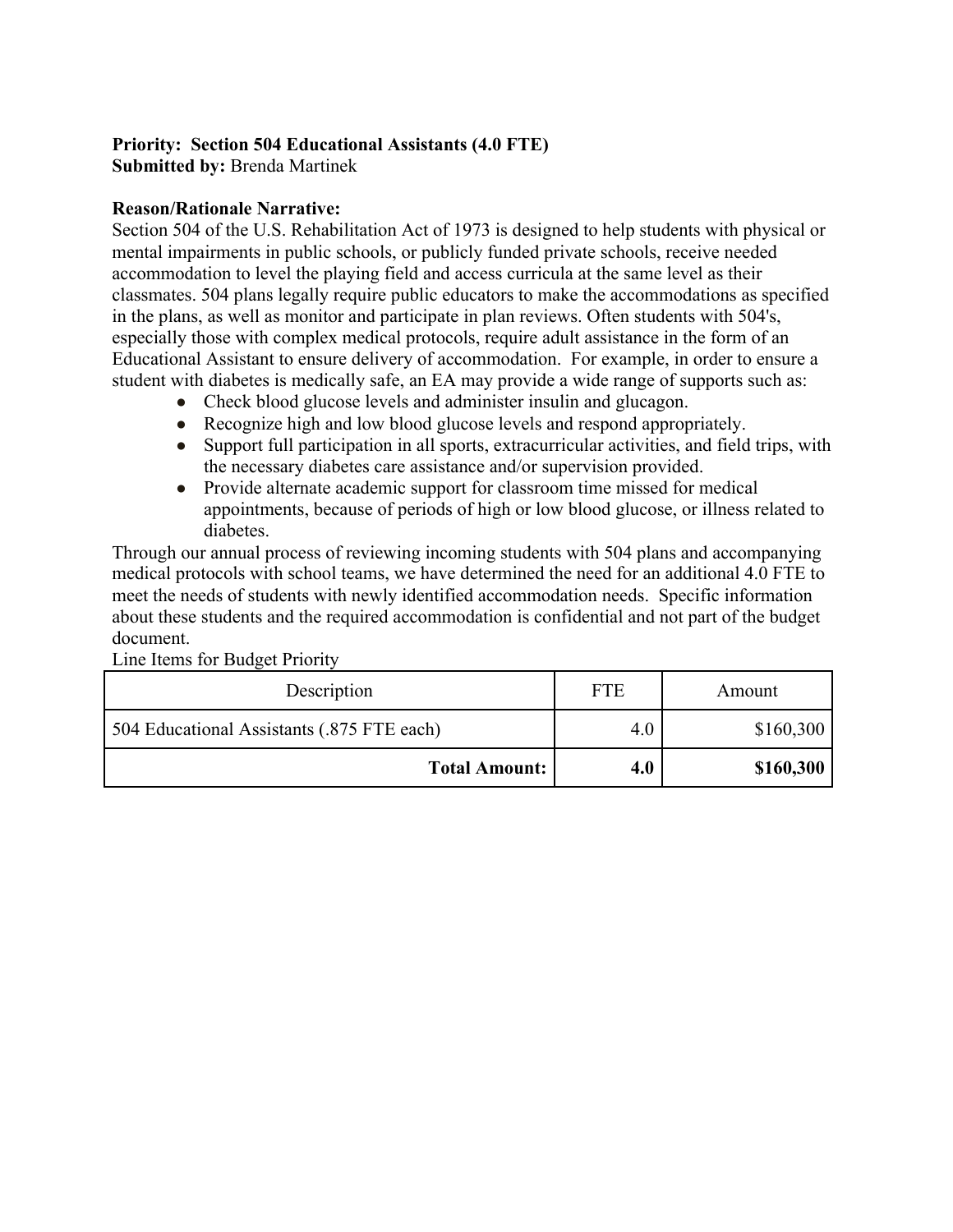### **Priority: Peace in Schools - Tier two intervention for high school Submitted by:** Brenda Martinek

### **Reason/Rationale Narrative:**

In 2014, Portland Public Schools and Peace in Schools partnered to launch Mindful Studies: the nation's first for-credit, semester long mindfulness class in a public high school. Peace in School mindfulness programs are grounded in an evidence-based, equitable, and trauma-informed approach to social-emotional education. Research shows that the Peace In Schools mindfulness classes are serving as a practical, accessible, effective, and critical resource for all youth — and have particular benefit for youth who are underserved and youth with high levels of trauma. Five years later, Peace In Schools is serving thousands of students in ten Portland Public High Schools. Researchers and experts in the field, including at John Hopkins University, recognize Mindful Studies as the most comprehensive, in-depth, high school mindfulness class and curricula in the country.

Peace in Schools' evidence-based mindfulness education is founded in a model of expert mindfulness facilitators, the innovative Peace in Schools curriculum, and their highly relational, student-centered pedagogical model. Their curricula and pedagogy is continually refined through trauma-informed, equity, mental health, and contemplative science lenses.

Last year all of the schools were using their M98 monies to help support this, but with the cuts and the one-time uses from M98, we are now short approximately \$50,000 to continue with this tier two intervention program as it was last year.

### **Mindful Studies Student Key Mid-Year Outcomes and Impacts 2018-19:**

- Peace in Schools expanded programming to 10 PPS high schools.
- 437 students completed a semester of Mindful Studies, the most in-depth, mindfulness-based social-emotional course in high schools in the nation.
- 1,400 incoming 9th graders learned tools for wellbeing and emotional self-care in a series of workshops at four high schools.
- 438 students received introductory mindfulness workshops during the school day.
- A total of 2,275 students in the fall semester received Peace in Schools programs that support emotional and mental health.
- Peace in Schools implemented findings from their 2018 racial equity curriculum review to ensure inclusive and equitable programming for marginalized youth district-wide.

| Description                                     | <b>FTE</b> | Amount   |
|-------------------------------------------------|------------|----------|
| Peace In Schools Contract offset from M98 funds |            | \$52,000 |
| <b>Total Amount:</b>                            |            | \$52,000 |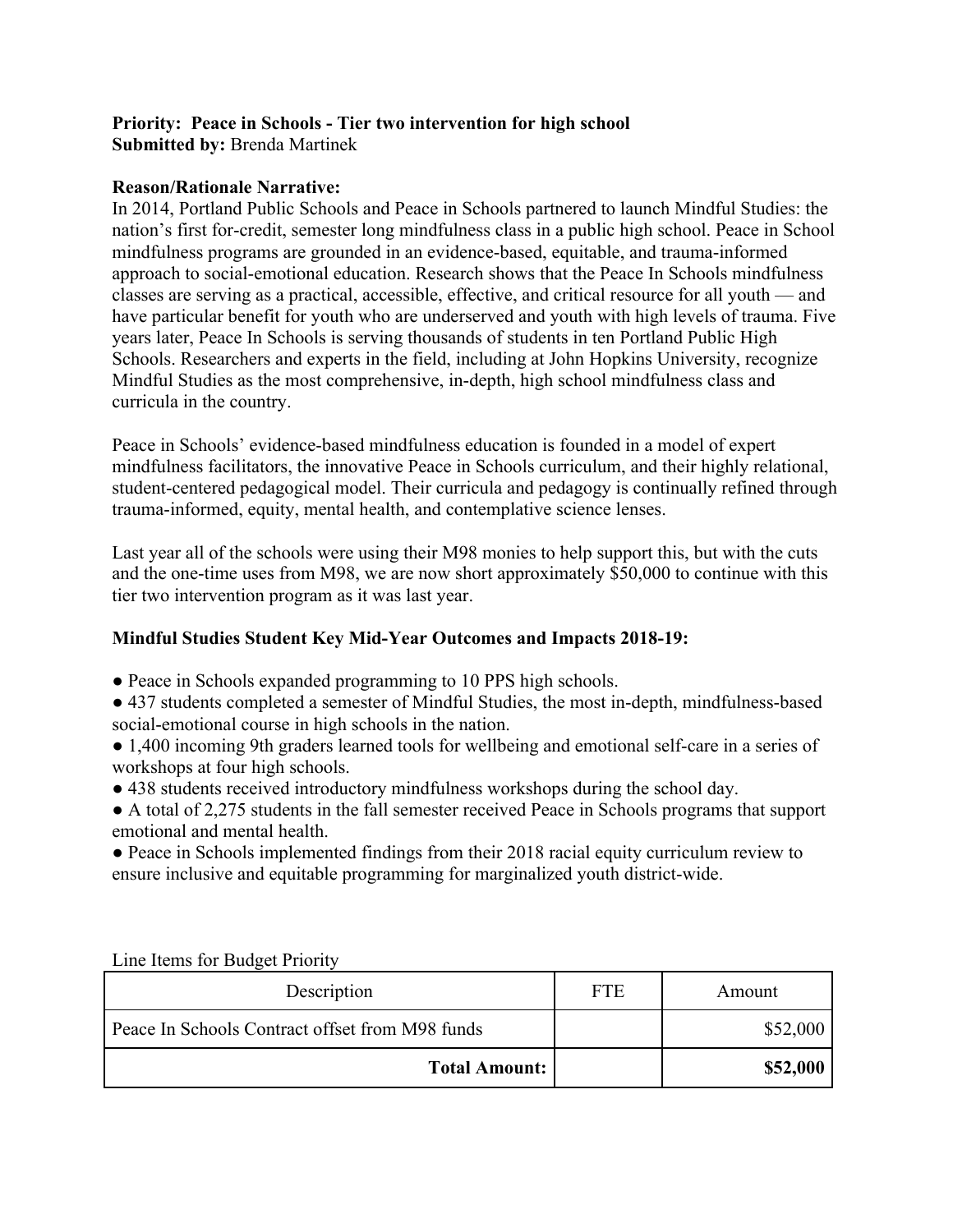**Priority: Early Childhood Special Education (ECSE) and Registered Nurse (RN) for feeding team Submitted by:** Brenda Martinek

### **Reason/Rationale Narrative:**

- Early Childhood Evaluations are up 14% with 2,997 referrals to date this year. It has become increasingly difficult to manage the increase of students without a full time administrator to oversee the ECSE evaluation team, entering kinder transition meetings, eligibilities and IEP meetings. We are beginning to experience compliance issues due to multiple referrals, evaluations and transitions. An additional FTE will help with ease of transition of incoming kinders on IEPs.
- We are in need of a registered nurse (RN) contract for the feeding team to accommodate increased number of students presenting with significant medical issues (G-tubes, catheterization, and intubation), feeding and swallowing issues which must be evaluated by a registered nurse with nursing protocols written and training provided for delegated tasks, when appropriate.

| Description               | <b>FTE</b> | Amount    |
|---------------------------|------------|-----------|
| <b>ECSE</b> administrator | 1.0        | \$155,000 |
| RN for feeding team       | 1.0        | \$130,000 |
|                           |            |           |
|                           |            |           |
| <b>Total Amount:</b>      | 2.0        | \$285,000 |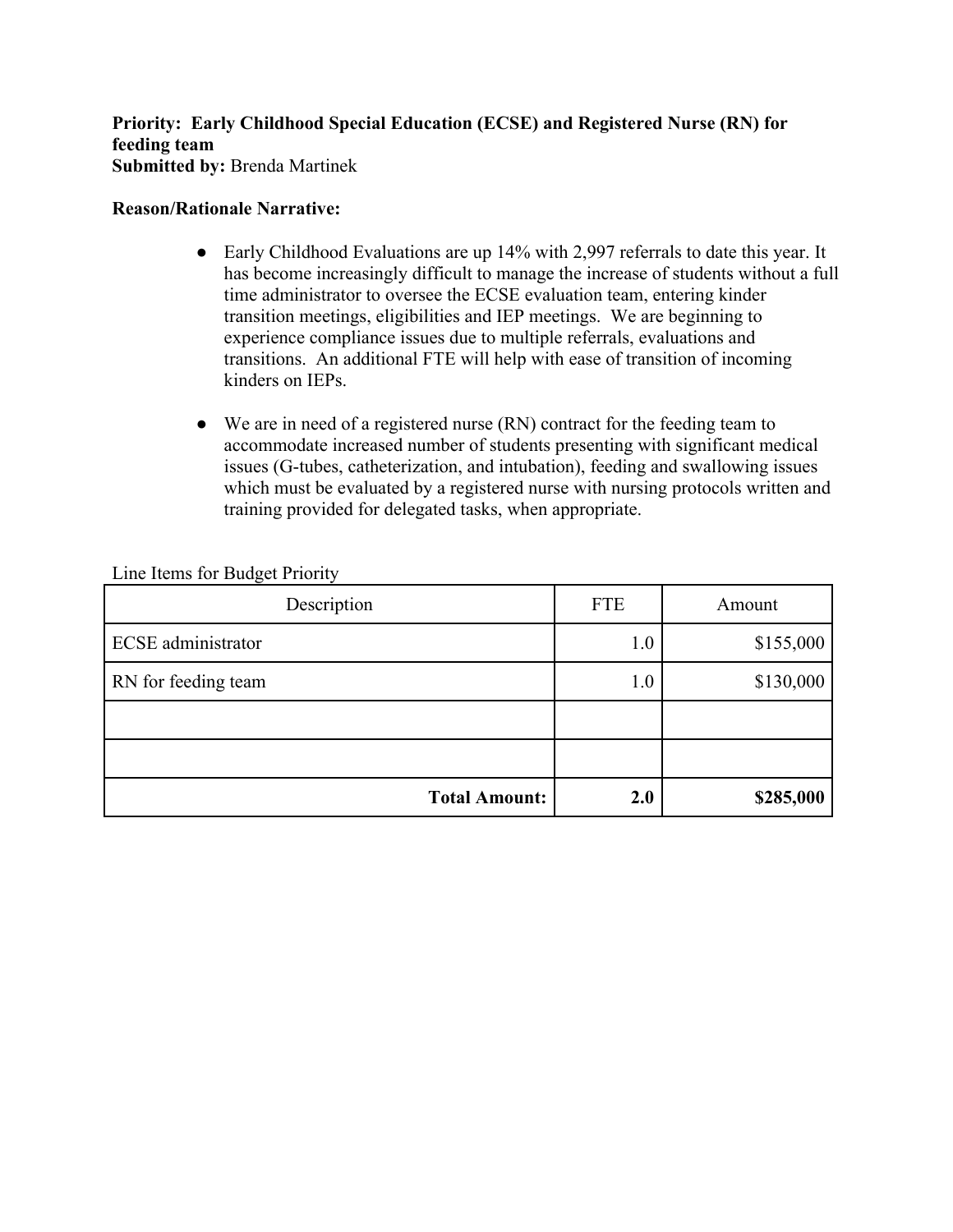### **Priority: Increase of secretarial support for Community Partnership Dept. (.5 to 1.0 FTE) Submitted by:** Brenda Martinek

### **Reason/Rationale Narrative:**

A few months ago we moved the High School Student Engagement coaches from OTL into OSSS / Community Partnerships Department in order to align attendance work district-wide. With the addition of (11.0) staff to this director supervision, we need to increase the secretary to a 1.0 FTE in order to provide supports, answer calls from families and schools, and help with daily duties on a full time basis. Currently this position is only funded at a .5 FTE.

| Description                                          | <b>FTE</b> | Amount   |
|------------------------------------------------------|------------|----------|
| Increase Department secretary from .5 FTE to 1.0 FTE | $\cdot$ .5 | \$45,500 |
|                                                      |            |          |
|                                                      |            |          |
|                                                      |            |          |
| <b>Total Amount:</b>                                 |            | \$45,500 |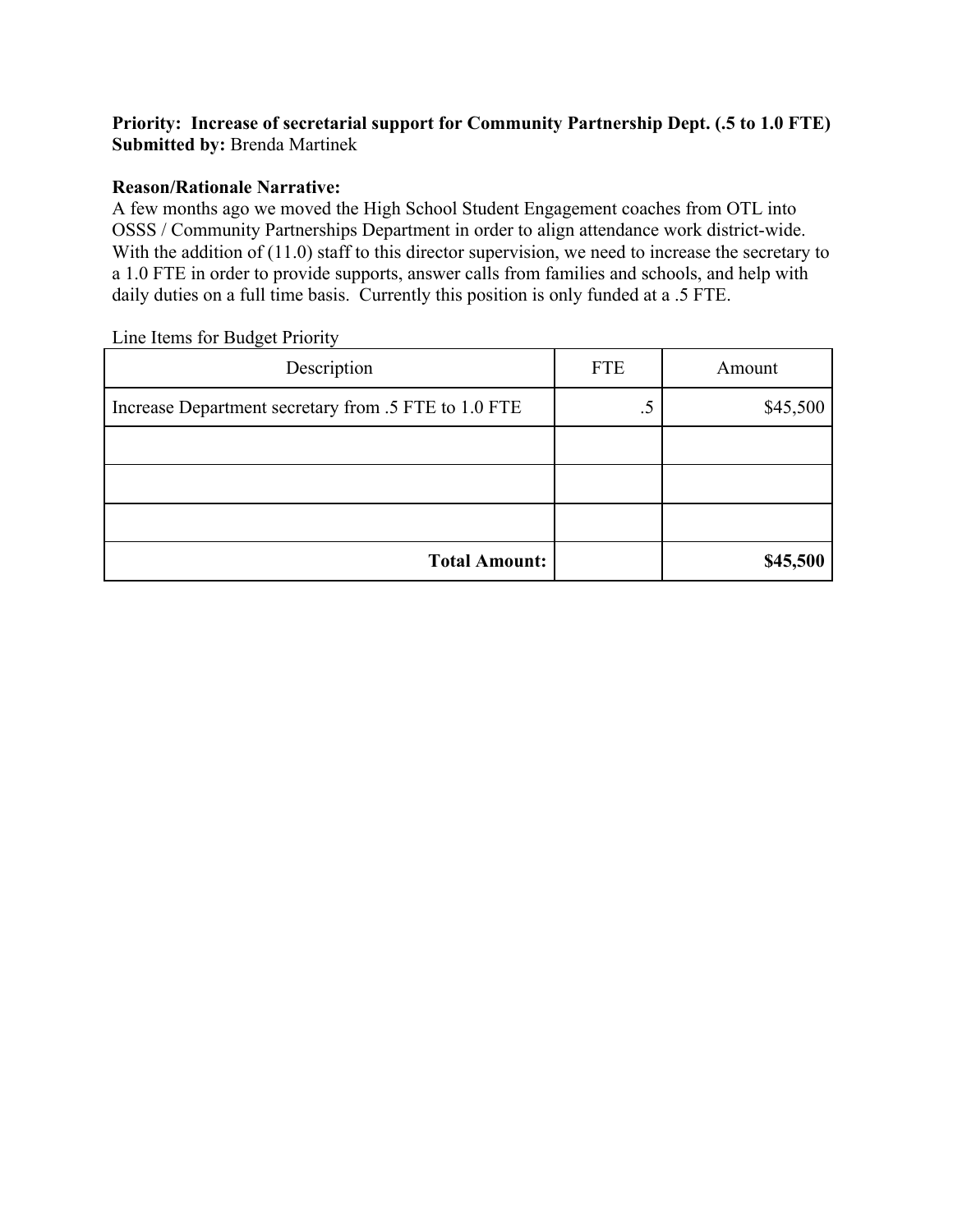### **Priority: HR Employee & Labor Relations**

**Submitted by**: Sharon Reese

**Reason/Rationale Narrative:** Employee & Labor Relations team is staffed with only 4 senior managers to serve the employee and labor relations needs of Portland Public School's 8,400 employees and six unions.

This small team is responsible (led by the Senior Director) for labor contract administration, grievances, performance management/performance evaluations, investigations/discipline, contract negotiations and relations with our union partners, as well as policy development and strategic planning for personnel matters. The ratio of one senior manager per every 2,100 employees results in significant delays in addressing even urgent personnel matters, including allegations of misconduct that require placing individuals on administrative leave pending investigation.

Delays in resolving urgent issues result in:

- Extended use of substitute educators,
- Disruption to students and the learning environment,
- Unnecessarily extended conflict, as well as
- Negative employee experience and team impact and
- Reduced capacity to implement preventative strategies.

Employees, district leaders, parents, and union partners regularly identify these delays as a source of frustration and harm. Retention of labor and employee relations personnel is also compromised by the workload.

While Human Resources has made significant improvements this year to the quality of the services offered by the Employee  $\&$  Labor Relations team, the quantity of the workload significantly outpaces our capacity.

| Description                                    | <b>FTE</b> | Amount    |
|------------------------------------------------|------------|-----------|
| Experienced labor and employee relations staff | 2.0        | \$308,000 |
|                                                |            |           |
|                                                |            |           |
|                                                |            |           |
| <b>Total Amount:</b>                           |            | \$308,000 |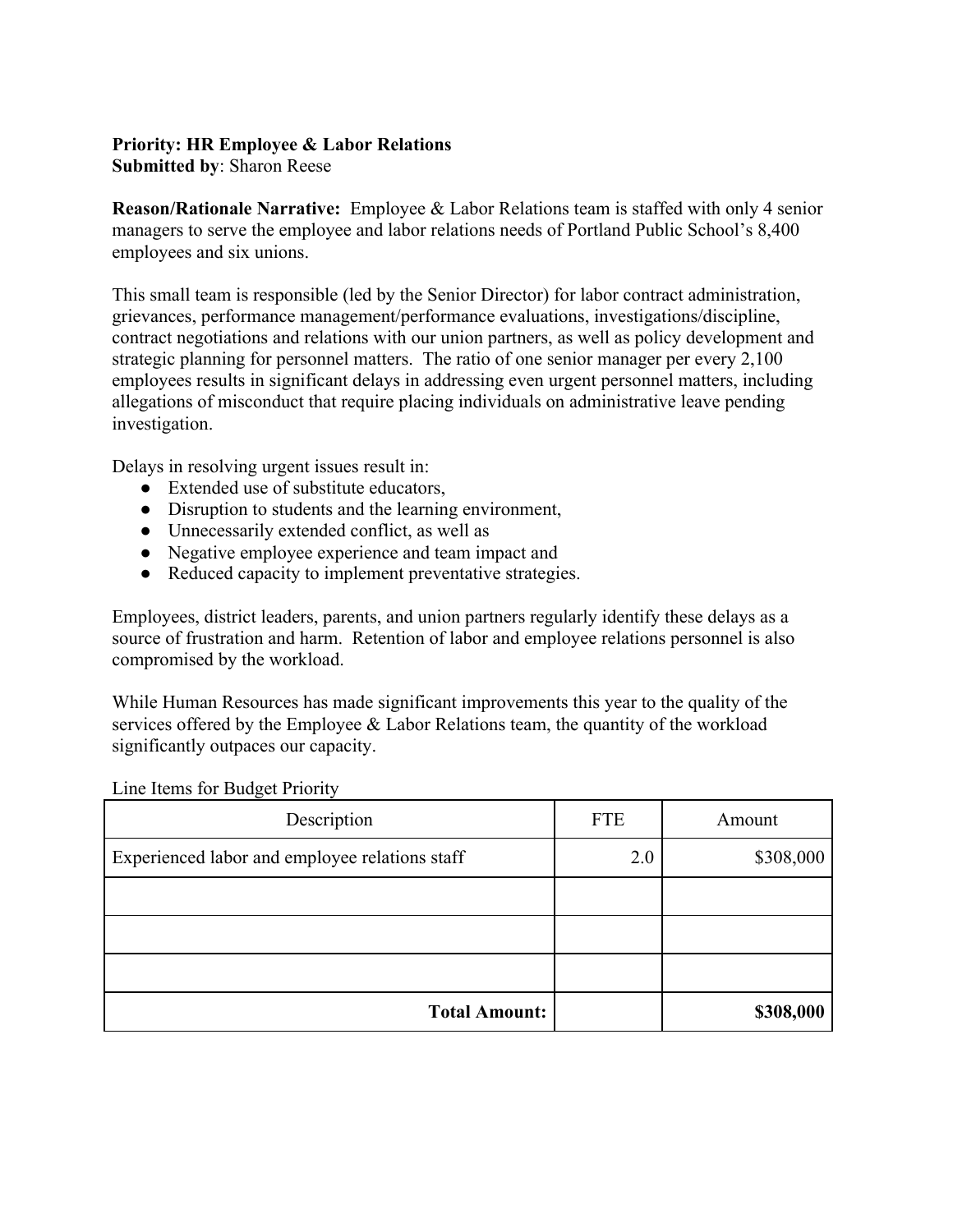### **Priority: Climate Justice**

Submitted by: Luis Valentino Reason/Rationale Narrative:

The STEAM Department will facilitate the coordination of thePPS Climate Justice Resolution. During the 2019-20 school year the Climate Justice Coordinator and STEAM staff will work with Climate Justice Committee members to establish community (including frontline communities), student, and educator engagement; support collaboration and the inclusion of student voice in the creation of climate change and climate justice curricular units for science and social studies; organize, identify; lead and manage the design, support and alignment of K-12 educational content and resource materials associated with and aligned to the district's vision for climate change and climate justice; facilitate or lead professional learning opportunities for PPS educators; and serve as a K-12 content specialist and resource for District staff, stakeholders, and on district committees including the GVC development teams.

The STEAM Department will provide assistance in staff development, program implementation and coordination of district-wide instructional activities focused on climate change and climate justice and academic excellence for all; serve to improve and support curriculum and instruction at the district, cluster and school levels. It will sponsor monthly meetings with community partners to invite multiple perspectives to inform the climate change and climate justice work and serve as a liaison creating a line of communication between these community partners , student workgroups, and central office departments. It will facilitate meetings with student workgroups to incorporate students voice in unit and elective development.

| <b>Total Amount:</b>                      |            | \$200,000 |
|-------------------------------------------|------------|-----------|
| <b>Teacher Professional Development</b>   |            | \$40,000  |
| Material costs                            |            | \$7,000   |
| Sub costs for CJC Teachers (design teams) |            | \$7,000   |
| Teacher extended hours (monthly meetings) |            | \$11,000  |
| <b>Student Success Program Manager</b>    | 1.0        | \$130,000 |
| Description                               | <b>FTE</b> | Amount    |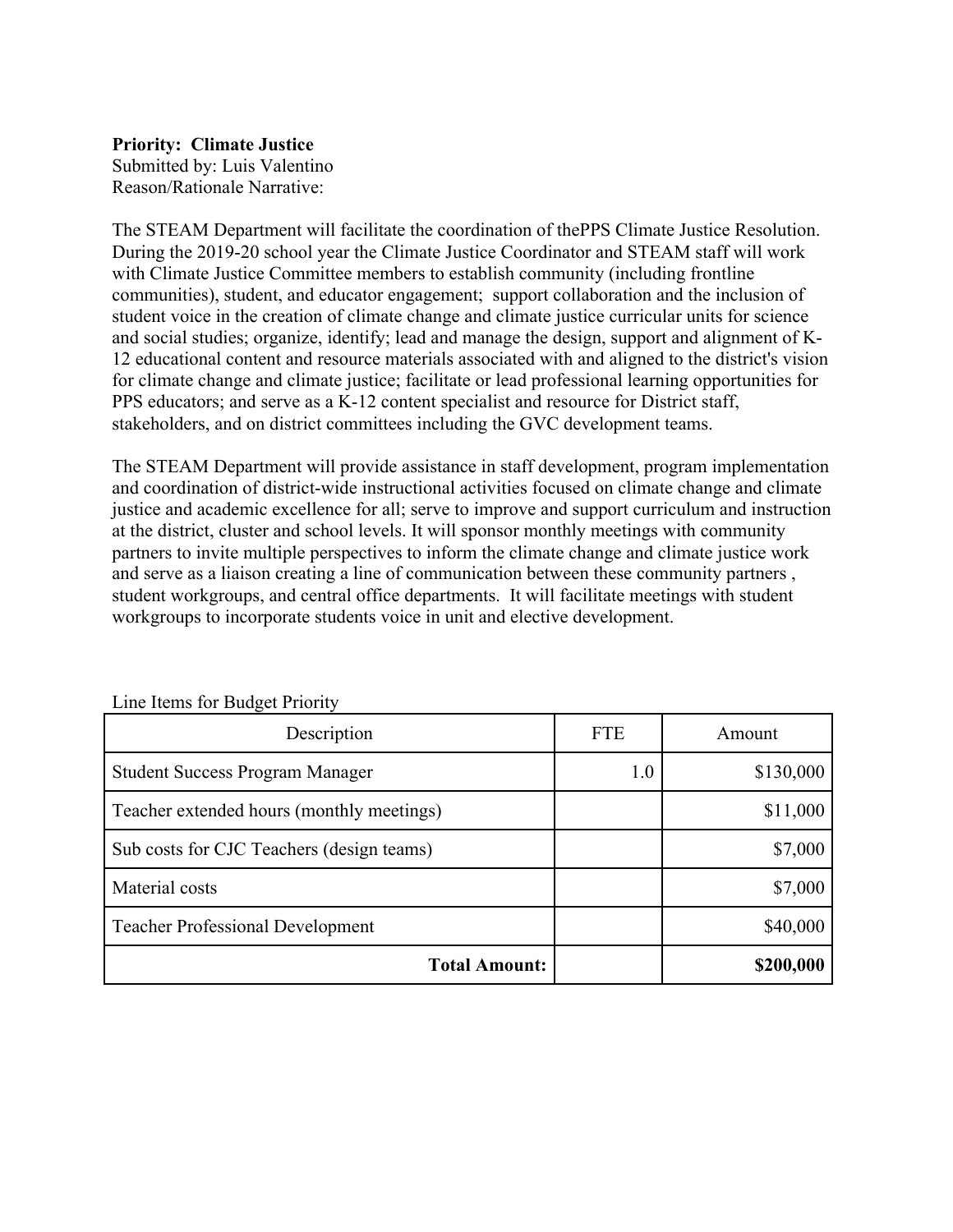### **Priority: Middle School Redesign**

Submitted by: Luis Valentino Reason/Rationale Narrative:

Portland Public Schools is embarking on an aspirational journey to reimagine our students' middle school experience. how we are educating our middle school students. When we looked at the inequities they experience both in their academic performance, program options, and social emotional wellness, it became clear that we needed to affect change in ways that will have a positive and powerful impact in their middle school career, and prepares them for a successful high school experience.

For the next year, the district will set out to study and learn from the work of other school districts across the country, engage with our PPS students, teachers, administrators, and school communities, and begin to articulate a middle school vision that will serve as a throughline from the early learner to the high school student graduate profiles.

Applying the concepts of Design Thinking, we will focus on a set of principles that will inform our efforts at creating successful middle schools in which all of our students will thrive. These principles will

During the 2019-20 school year, a Principal on Special Assignment will serve as project manager who will ensure that a preliminary blueprint of the middle school redesign is developed by December, 2019. During this time, learning visits will be conducted to learn from schools who have successfully journeyed through a middle school redesign (e.g. Miami-Dade, San Francisco, Kyrene, etc.). Research and data will be reflected on as part of the learning, with Stanford's Design Lab lending expert support. PPS will work closely with stakeholder groups at all levels, collaborating on identifying the best design and practices.

A final draft plan to be presented for approval by February, 2020. Initial launch of the first phase of the plan will be Fall, 2020.

| Description                 | <b>FTE</b> | Amount    |
|-----------------------------|------------|-----------|
| Principal Coordinator       | 1.0        | \$135,000 |
| Learning Visits             |            | \$15,000  |
| Design Lab (contract)       |            | \$50,000  |
| <b>Community Engagement</b> |            | \$15,000  |
| Planning                    |            | \$50,000  |
| <b>Total Amount:</b>        |            | \$265,000 |

Line Items for Budget Priority

**Priority: Interpreters for Board Meeting Submitted by**: Stephanie Soden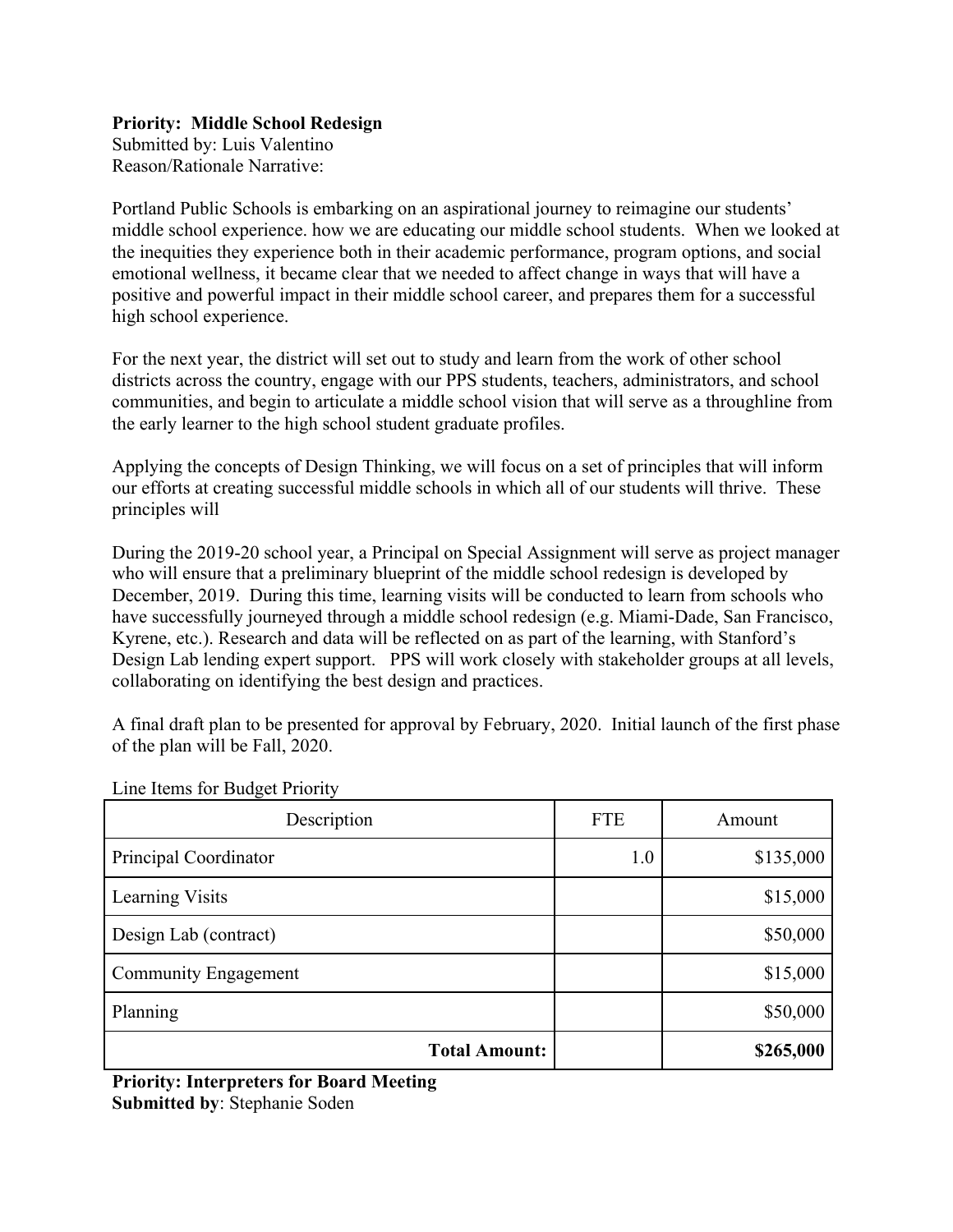### **Reason/Rationale Narrative:**

When developing the 2019-20 Board of Education budget, it was anticipated that with the purchase new closed captioning software (which is required by ADA), digital translation and interpretation would be available during Board meetings. We have been informed that the software in fact does not have this capability, therefore, we will need to continue the practice of providing live interpretation staff at all Board meetings (not Board work sessions).

| Description                                                    | <b>FTE</b> | Amount   |
|----------------------------------------------------------------|------------|----------|
| Interpretation services for all Board of Education<br>meetings |            | \$24,000 |
|                                                                |            |          |
|                                                                |            |          |
|                                                                |            |          |
| <b>Total Amount:</b>                                           |            | \$24,000 |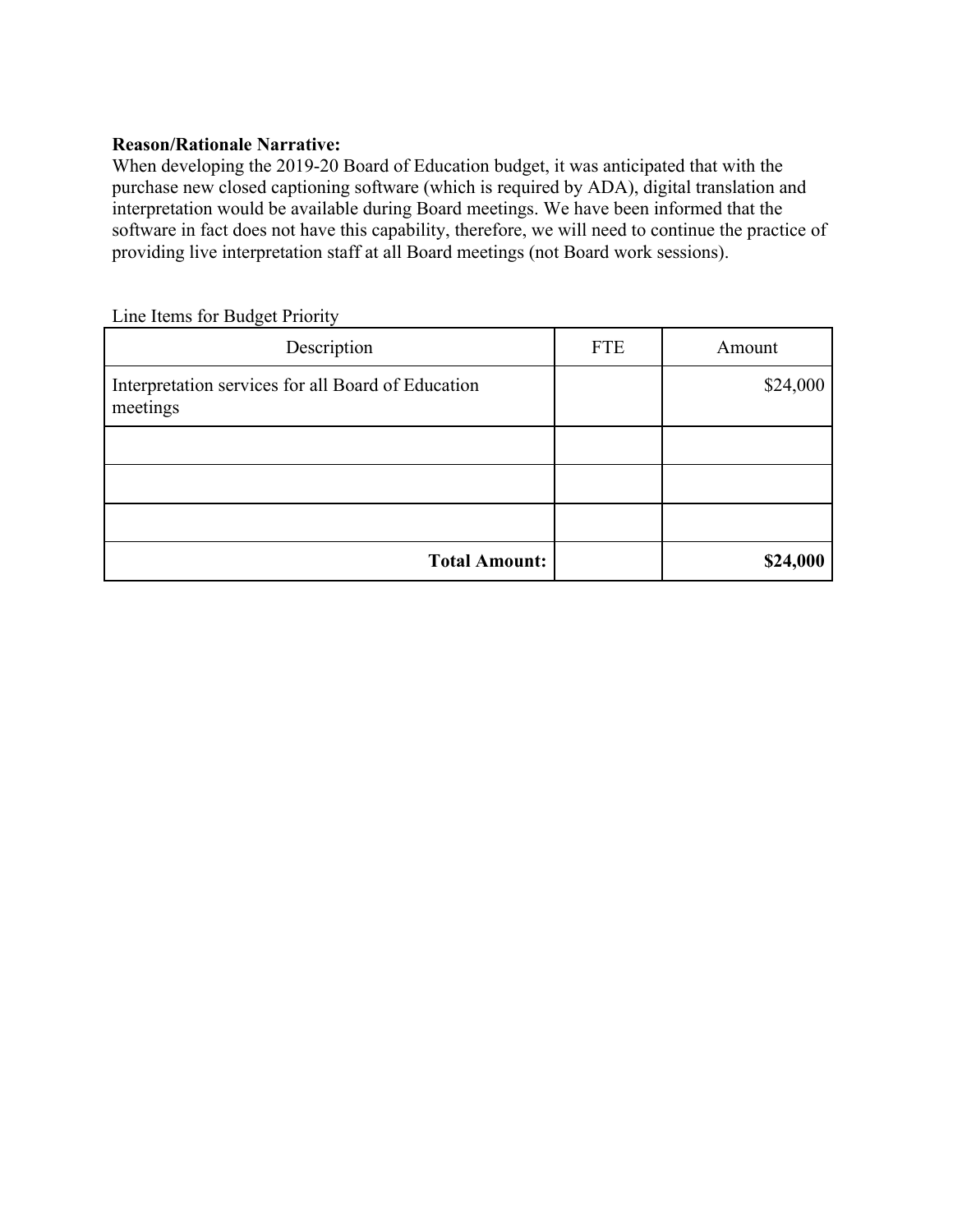**Priority: Origami annual license fee for employee incident tracking and legal claims Submitted by:** Liz Large

**Reason/Rationale Narrative:Inadvertently omitted from Legal Dept budget; implementation part of Whitehurst budget within Superintendent's budget**

| $\frac{1}{2}$                                                                                     |            |          |
|---------------------------------------------------------------------------------------------------|------------|----------|
| Description                                                                                       | <b>FTE</b> | Amount   |
| Origami annual license fee for employee incident<br>tracking and legal claims (budget correction) |            | \$25,000 |
|                                                                                                   |            |          |
|                                                                                                   |            |          |
|                                                                                                   |            |          |
| <b>Total Amount:</b>                                                                              |            | \$25,000 |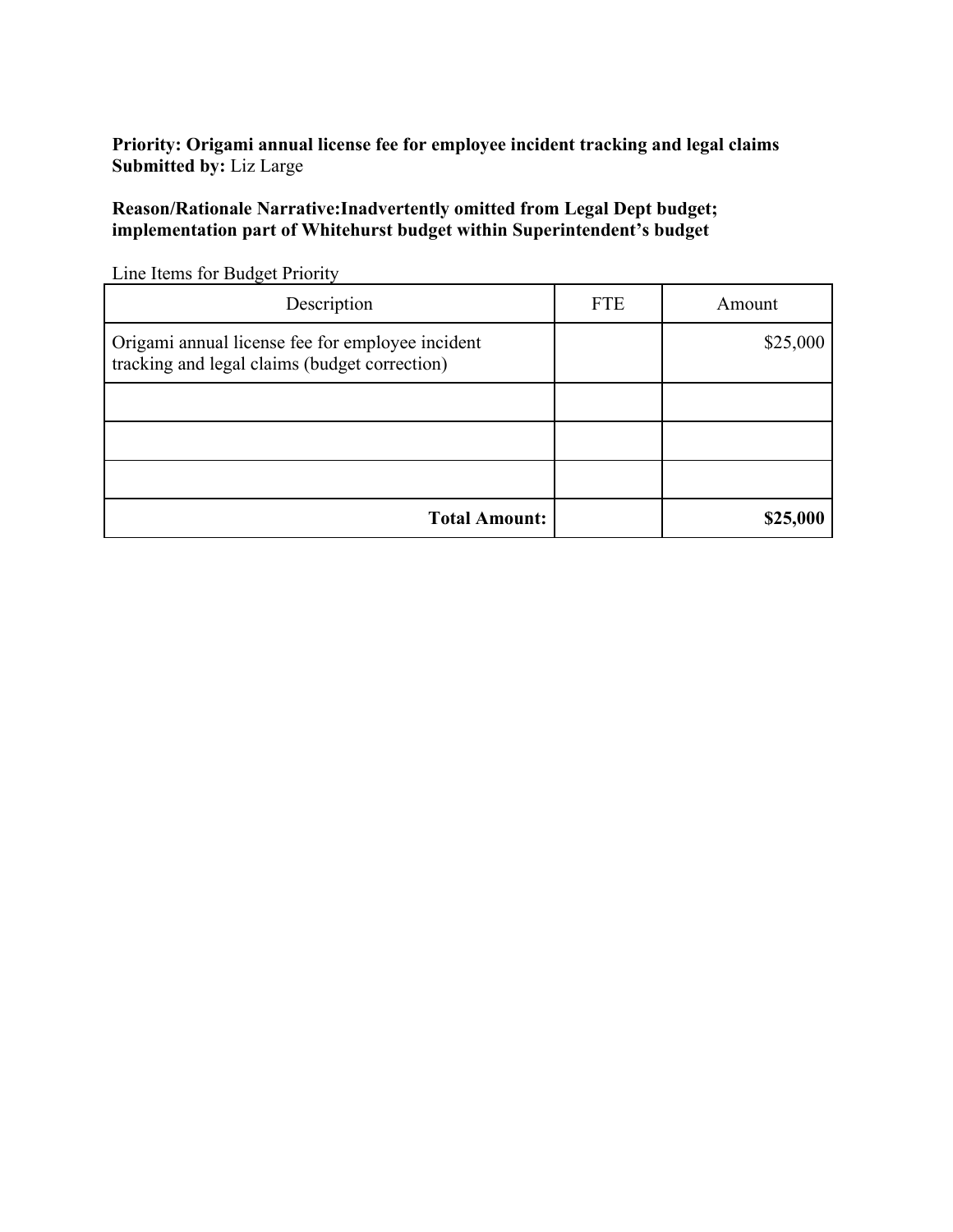# **Priority: Network and Data Security Firewalls**

**Submitted by**: Don Wolff

### **Reason/Rationale Narrative:**

PPS currently leverages legacy network firewall technology to protect the district from Internet and network-based threats. This technology was deployed at the district in the year 2013 and is nearing the product end-of-life for both hardware and software. Advancements in this technology, known as Intrusion Prevention Systems (IPS), have the ability to detect, prevent, and alert on attempts to infiltrate the district's network assets, including applications, data center servers, and end user devices. Multiple external security assessments have recommended that the district procure and deploy IPS technology to further protect the district's network assets from threats.

### Project Proposal:

Procure next-generation IPS devices to refresh and replace the legacy firewall technology in use at the district. The devices should be suitably sized to support bandwidth consumption estimates until the year 2025 for both data center and Internet traffic. Following industry best practices, deploy highly-available and redundant technology that does not have a single point of failure. Prioritize current staff projects and workloads to support the deployment, or leverage contractors to meet project timelines and milestones.

### Funding Request:

\$1,000,000.00 leased over five fiscal years at 0.0% APR with \$1 buy-out option at term expiration. This request includes all hardware and software for five years of maintenance, service, support, as well as professional services for configuration, documentation, deployment, and acceptance testing.

### Proposed Timeline:

Summer 2019 - leasing/purchasing process.

Summer/Fall 2019 - configuration, deployment, and testing phase.

Fall/Winter 2019 - system in production with active alerting supported by the Information Security team.

| Description                                                                                                                                              | <b>FTE</b> | Amount                                                |
|----------------------------------------------------------------------------------------------------------------------------------------------------------|------------|-------------------------------------------------------|
| Redundant pair of internal Internal Prevention Systems<br>(IPS) with logging server, maintenance, and support to<br>cover the next 5 years of operation. |            | $$1,000,000$ (5 year)<br>lease of \$200K per<br>year) |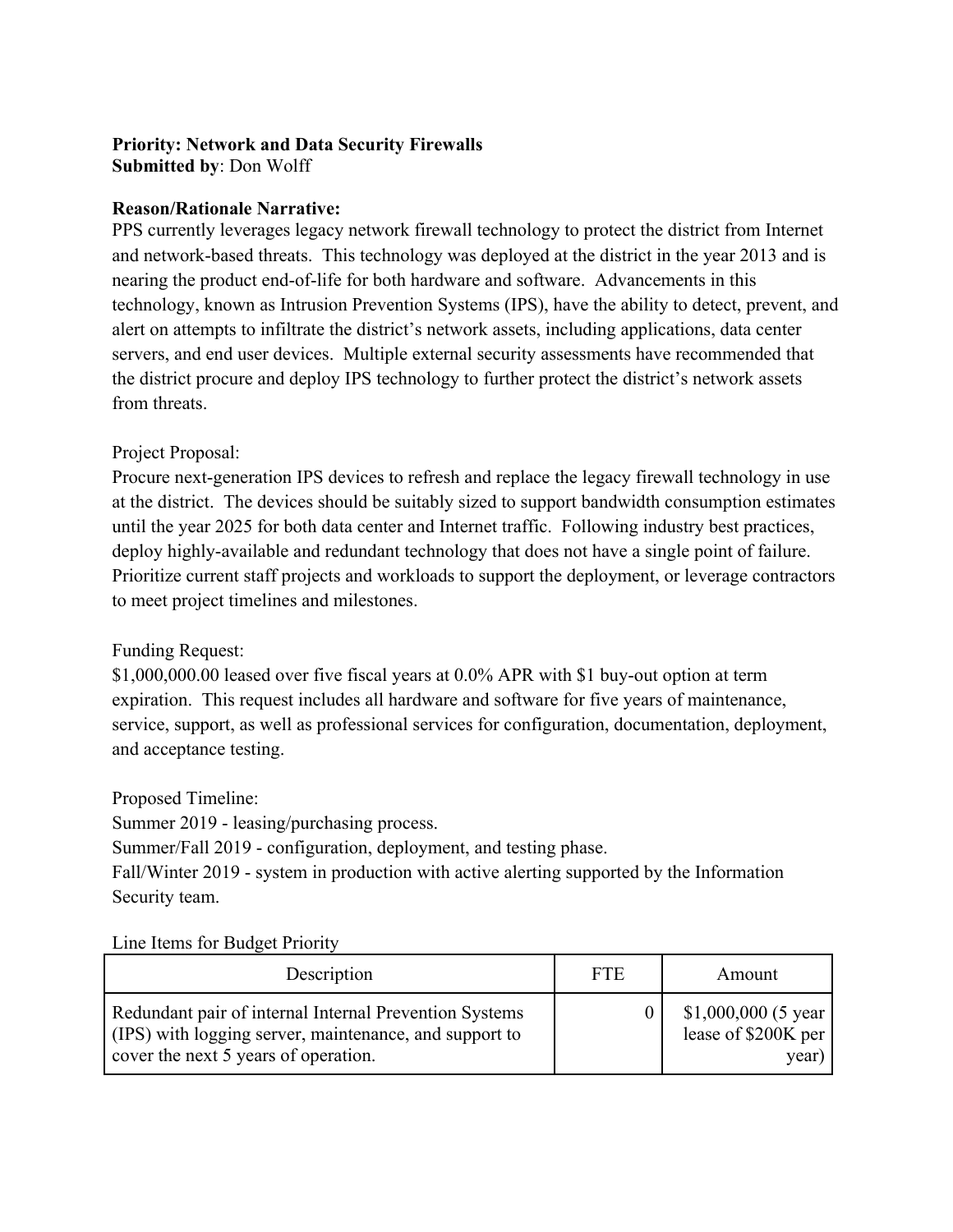| <b>Technical Support Representative II</b><br>Hire an additional Technical Support Representative II to<br>deliver specialized high school technology support for<br>expansion of Career and Technical Education curriculum<br>programs, new modernized classroom technology, and<br>AP testing requirements across the comprehensive high<br>schools | Grade 20, Step $4 =$<br>$$62,815 + 26.07\%$<br>fringe + $$16,585$<br>health = $$95,776$ |
|-------------------------------------------------------------------------------------------------------------------------------------------------------------------------------------------------------------------------------------------------------------------------------------------------------------------------------------------------------|-----------------------------------------------------------------------------------------|
|                                                                                                                                                                                                                                                                                                                                                       |                                                                                         |
|                                                                                                                                                                                                                                                                                                                                                       |                                                                                         |
| <b>Total Amount:</b>                                                                                                                                                                                                                                                                                                                                  | \$1,000,000                                                                             |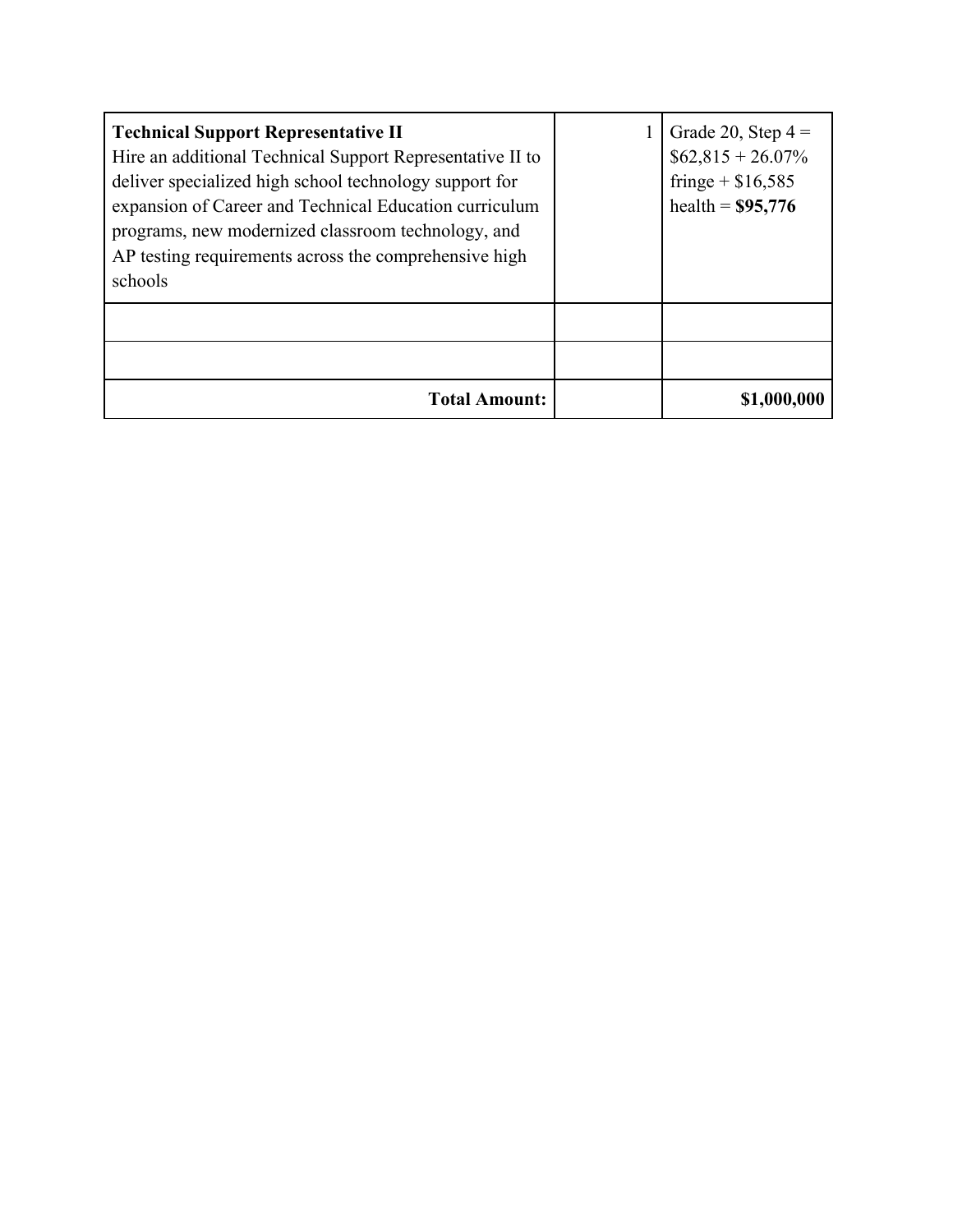### **Priority: Digitizing records Submitted by**: Don Wolff

### **Reason/Rationale Narrative:**

PPS has embarked on a project of Digital Transformation of District Records. Project started in school year 2017-18 with Student Cumulative Records as the priority. By end of June 2019, all official PPS schools will be digitized moving all 85 schools to on-line and on-demand access to Student Records, with security based access, retention policy and document backups all in place.

This project eliminated the needs for all hard copies and cabinets in schools and eliminated duplication, potential loss or damage to originals. It also enabled staff to view their Student's documents without the need to go to main office and search through file cabinets. Transfer of records between schools is no longer needed as all transfer processes are handled automatically through the system. We also have all school's office staff, teachers and counselors trained on how to use the Documents Management System.

However, due to budget reductions for the 2019-2020 school year, we are unable to continue with this project to Digitize special programs (Dart, Headstart, Columbia Regional, Charter schools) nor can we Digitize Departments who have urgent needs to be Digitized (Human Resources, Risk Management, ESL, ….). Human Resources alone have over 900 boxes of Documents in an unsecured and unprotected area in the warehouse which runs the risk potential loss or damage (fire, water, earthquake, etc.)

We are requesting \$250,000.00 to be allocated to Record Management for year 2019-2020 to continue this project and enable these programs and departments to be Digitized. These funds would be utilized to secure contract labor to complete the digitize these remaining records.

| Description                                             | <b>FTE</b> | Amount    |
|---------------------------------------------------------|------------|-----------|
| Contracted staff to complete records digitizing process |            | \$250,000 |
|                                                         |            |           |
|                                                         |            |           |
|                                                         |            |           |
| <b>Total Amount:</b>                                    |            | \$250,000 |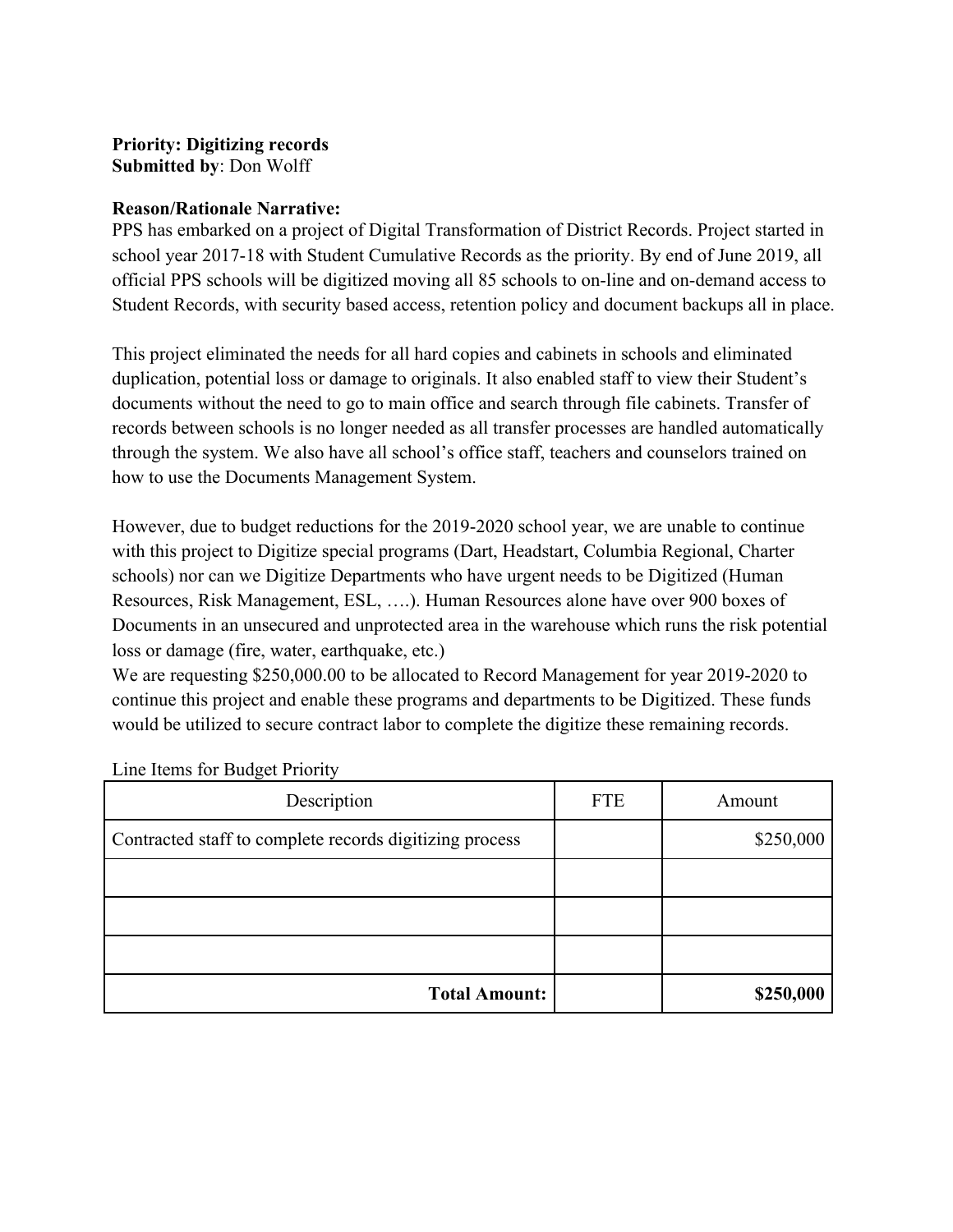# **Priority: Dedicated support 1.0 FTE for High Schools - OTIS**

**Submitted by**: Don Wolff

### **Reason/Rationale Narrative:**

The district used to maintain a dedicated position within each of the eight comprehensive high schools to support the technology needs of our largest campuses in the district. Budget reductions forced the reduction of those positions 2 years ago.

In the midst of these reductions expansion of programs, curriculum and testing have continued to grow and expand. CTE programs had added devices and technologies that require additional support, schools have purchased additional computers for student education, school modernization efforts have expanded the installation of audio and visual equipment, display technologies and in some schools wireless access points.

The centralized support desk struggles to keep up with the needs of these schools and high schools are consistently request additional dedicated support to keep their programs running. While this position will not fully solve the issues at hand, it will help to expedite the support our largest buildings are able to expect and to help focus the schools efforts on teaching and learning rather than resolving issues with their staff.

| Description                                                    | <b>FTE</b> | Amount   |
|----------------------------------------------------------------|------------|----------|
| Dedicated technical support position for 8 comprehensive<br>HS |            | \$95,760 |
|                                                                |            |          |
|                                                                |            |          |
|                                                                |            |          |
| <b>Total Amount:</b>                                           |            | \$95,760 |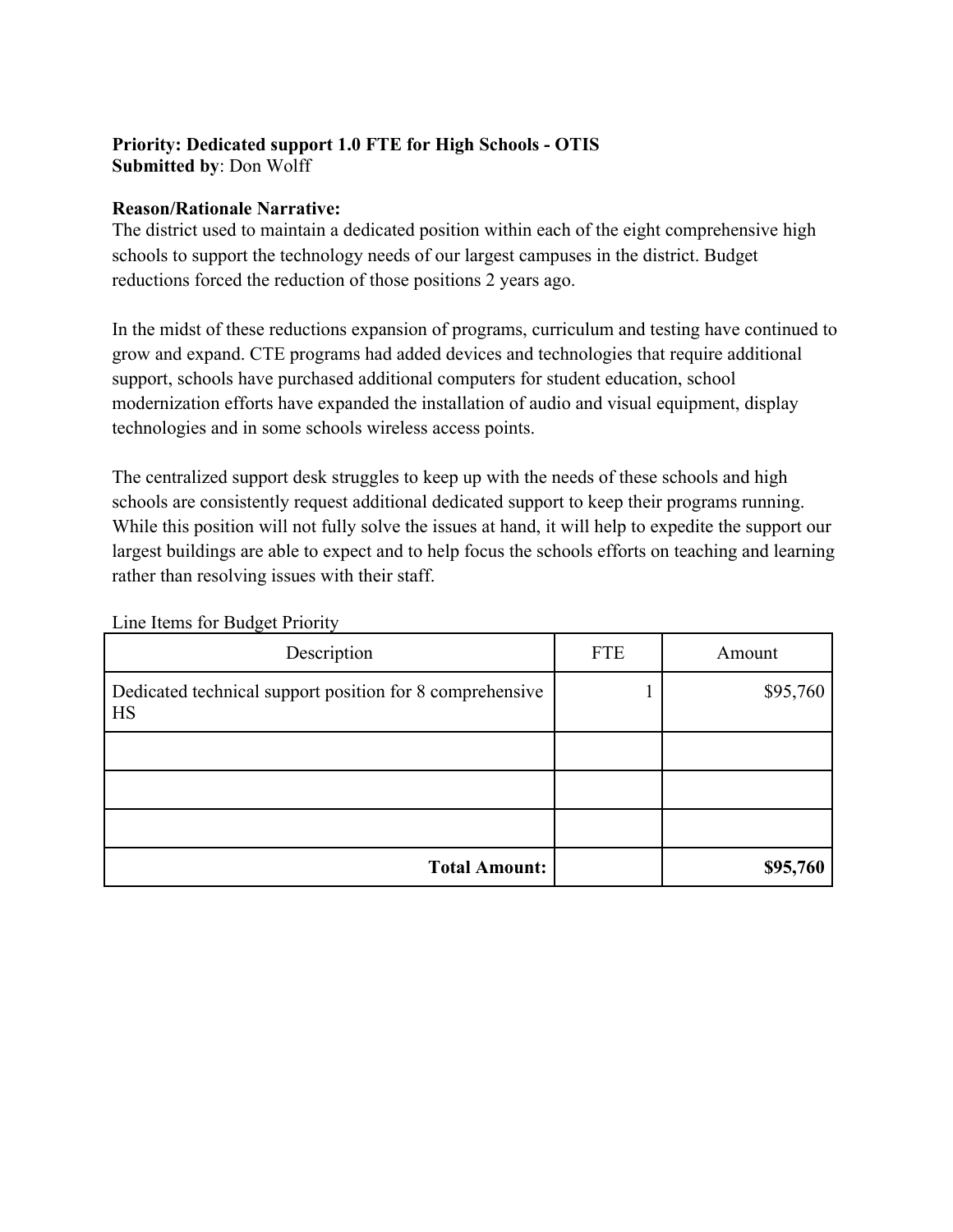### **Priority: Network and Telecommunications 1.0 FTE Submitted by:** Don Wolff

### **Reason/Rationale Narrative:**

As the district has continued to add network connected infrastructure to support school modernization, security efforts, and CTE classrooms, the number of network end-points to maintain has grown well beyond what the current telecommunications team can proactively support. This essential team is now in the mode of responding to new installations and break-fix support tickets and has little to no ability to proactively support and manage the infrastructure. This has resulted in an average backlog of nine months for essential upgrades, security fixes, and maintenance effort other than beyond life-safety dependent operational functions. And any new installation requests other than those in the security bond or the modernization efforts have been put on hold until July 1 of 2020.

Network connected devices, which include with access control devices for doors, security camera recording hardware, wireless access points, telephones, fire alarms, elevator alarms and monitors, and basic telecommunications, are essential to the operations and safety of the students and staff in the Portland Public Schools. Timely maintenance, upgrades, patches, and repairs are critical to overall operations of every department and school within the district.

This position will help to offset the growth over the last three years and move us towards a position where we can be proactively maintaining and managing the network end-points and shorten the backlog of support requests. This will stabilize and ensure the health of the network for which so much of the critical business operations of the district are reliant upon.

| Description                            | <b>FTE</b> | Amount    |
|----------------------------------------|------------|-----------|
| Network and Telecommunication Engineer |            | \$110,718 |
|                                        |            |           |
|                                        |            |           |
|                                        |            |           |
| <b>Total Amount:</b>                   |            | \$110,718 |